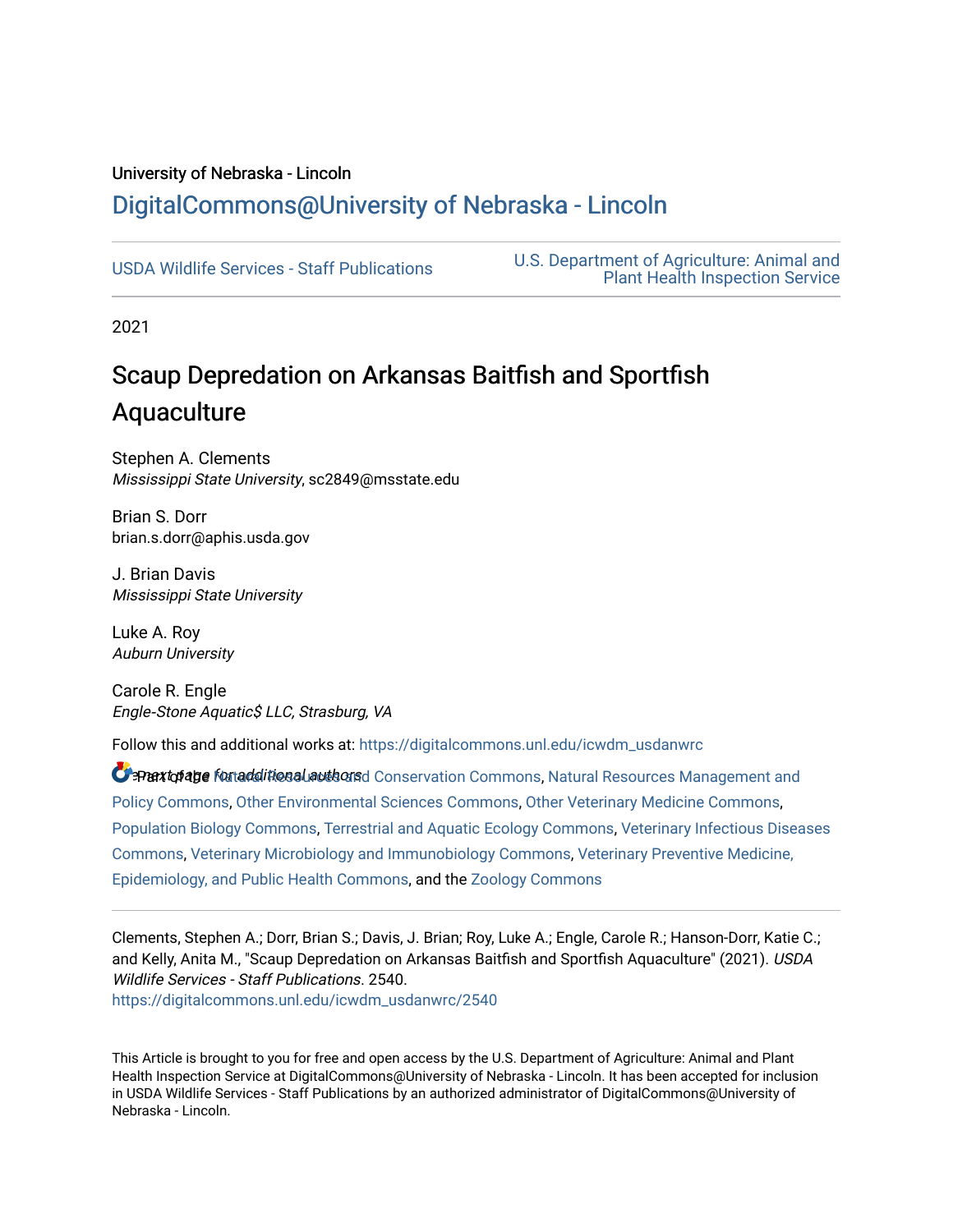#### Authors

Stephen A. Clements, Brian S. Dorr, J. Brian Davis, Luke A. Roy, Carole R. Engle, Katie C. Hanson-Dorr, and Anita M. Kelly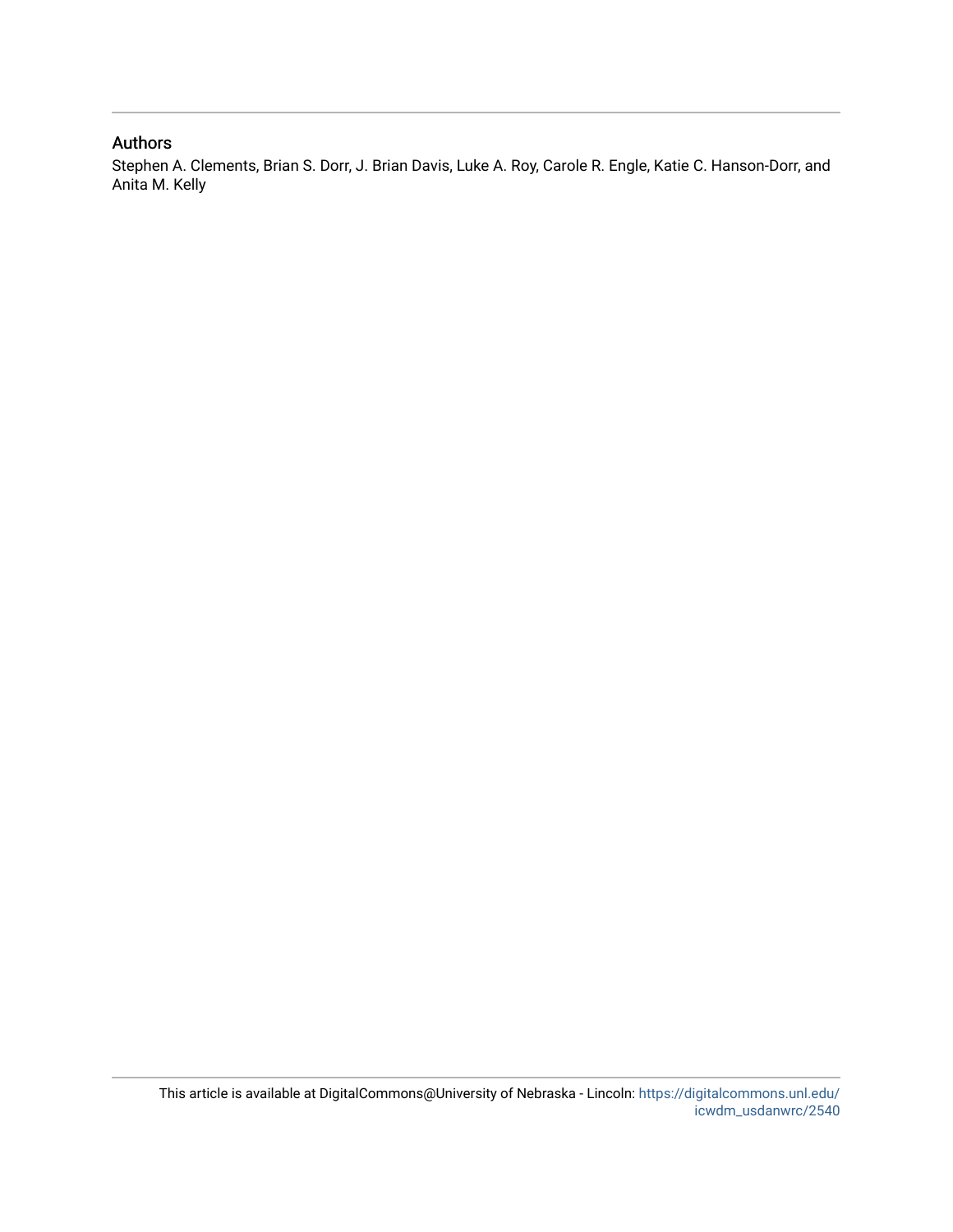### Research Article



# Scaup Depredation on Arkansas Baitfish and Sportfish Aquaculture

- STEPHEN A. CLEMENTS,<sup>1</sup> Mississippi State University, Department of Wildlife, Fisheries, and Aquaculture, PO Box 9690, Mississippi State, MS 39762, USA
- BRIAN S. DORR, U.S. Department of Agriculture, Wildlife Services, National Wildlife Research Center, PO Box 6099, Mississippi State, MS 39762, USA
- J. BRIAN DAVIS, Mississippi State University, Department of Wildlife, Fisheries, and Aquaculture, PO Box 9690, Mississippi State, MS 39762, USA
- LUKE A. ROY, School of Fisheries, Aquaculture, & Aquatic Sciences, Auburn University, Alabama Fish Farming Center, Greensboro, AL 36744, USA

CAROLE R. ENGLE,<sup>2</sup> Engle-Stone Aquatic\$ LLC, 320 Faith Lane, Strasburg, VA 22657, USA

- KATIE C. HANSON-DORR, U.S. Department of Agriculture, Wildlife Services, National Wildlife Research Center, PO Box 6099, Mississippi State, MS 39762, USA
- ANITA M. KELLY, School of Fisheries, Aquaculture, & Aquatic Sciences, Auburn University, Alabama Fish Farming Center, Greensboro, AL 36744, USA

**ABSTRACT** Lesser scaup ( $Aythya$  affinis) and greater scaup ( $A.$  marila), hereafter scaup, consume a variety of aquatic invertebrates, plants, and occasionally small fish. Scaup have foraged on commercial aquaculture farms in the southern United States for decades. However, the types, abundance, and rate of fish exploitation by scaup on baitfish and sportfish farms are not well documented. Thus, information is needed to understand how fish and other foods influence scaup use of aquatic resources, and any potential economic effects of depredation of fish. From November–March in winters 2016–2017 and 2017–2018, we conducted 1,458 pond surveys to estimate the abundance and distribution of scaup on Arkansas baitfish and sportfish farms that commercially produce species such as golden shiners (Notemigonus crysoleucas), fathead minnows (Pimephales promelas), goldfish (Carassius auratus), and sunfish (Lepomis spp.). We also collected and processed 531 foraging scaup and quantified the proportion of scaup consuming fish and the proportion of their diet obtained from fish. Fish consumption was highly variable between years. In our survey area, we estimated total fish consumption at 1,400 kg and 60,500 kg for winters 2016–2017 and 2017–2018, respectively. Sunfish ponds experienced the maximum loss (18,000 fish/ha) during winter 2017–2018, while goldfish ponds experienced a loss of just 2,600 fish/ha during the same winter. The estimates of baitfish and sportfish loss to scaup revealed potential management strategies for minimizing fish loss and can inform economic analysis of the financial impact of scaup on producers. © 2021 The Wildlife Society.

KEY WORDS aquaculture, Arkansas, Aythya spp., baitfish, scaup, sportfish, wildlife damage management.

Scaup are diving ducks that typically use rivers, lakes, bays, and other more semi‐ or permanently‐flooded aquatic habitats (Baldassarre 2014, Anteau et al. 2020). Scaup diets consist of a diversity of both plant and animal organisms depending on location within their range and time of year (Bartonek and Hickey 1969, Dirschl 1969, Ross et al. 2005, Badzinski and Petrie 2006, Anteau and Afton 2008). Diets

Received: 22 November 2019; Accepted: 1 February 2021 Published: 21 September 2021

<sup>1</sup>E-mail: [sc2849@msstate.edu](mailto:sc2849@msstate.edu)<br><sup>2</sup> Adiunat - facultur - Virginia

 $^{2}$ Adjunct faculty: Virginia Seafood Agricultural Research and Extension Center, Virginia Polytechnic Institute and State University, 102 S King St. Hampton, VA 23669, USA

of scaup collected at southern latitudes of the United States tend to be composed primarily of animal organisms from classes Bivalvia, Gastropoda, and Insecta (Hoppe et al. 1986, Afton et al. 1991, Wooten and Werner 2004, Stroud et al. 2019).

Although not commonly regarded as a fish‐eating bird, scaup may consume substantial quantities of fish (Rogers and Korschgen 1966, Philipp and Hoy 1997, Wooten and Werner 2004). Rogers and Korschgen (1966) collected 37 scaup from two locations in Lousiana and found that collectively 46% ( $n = 17$ ) of the scaup contained fish fragments or sheepshead minnows (Cyprinodon variegatus), which represented 42% of their diet by volume. Other examples of fish consumption by scaup occurred on ponds used for commercial baitfish production in Arkansas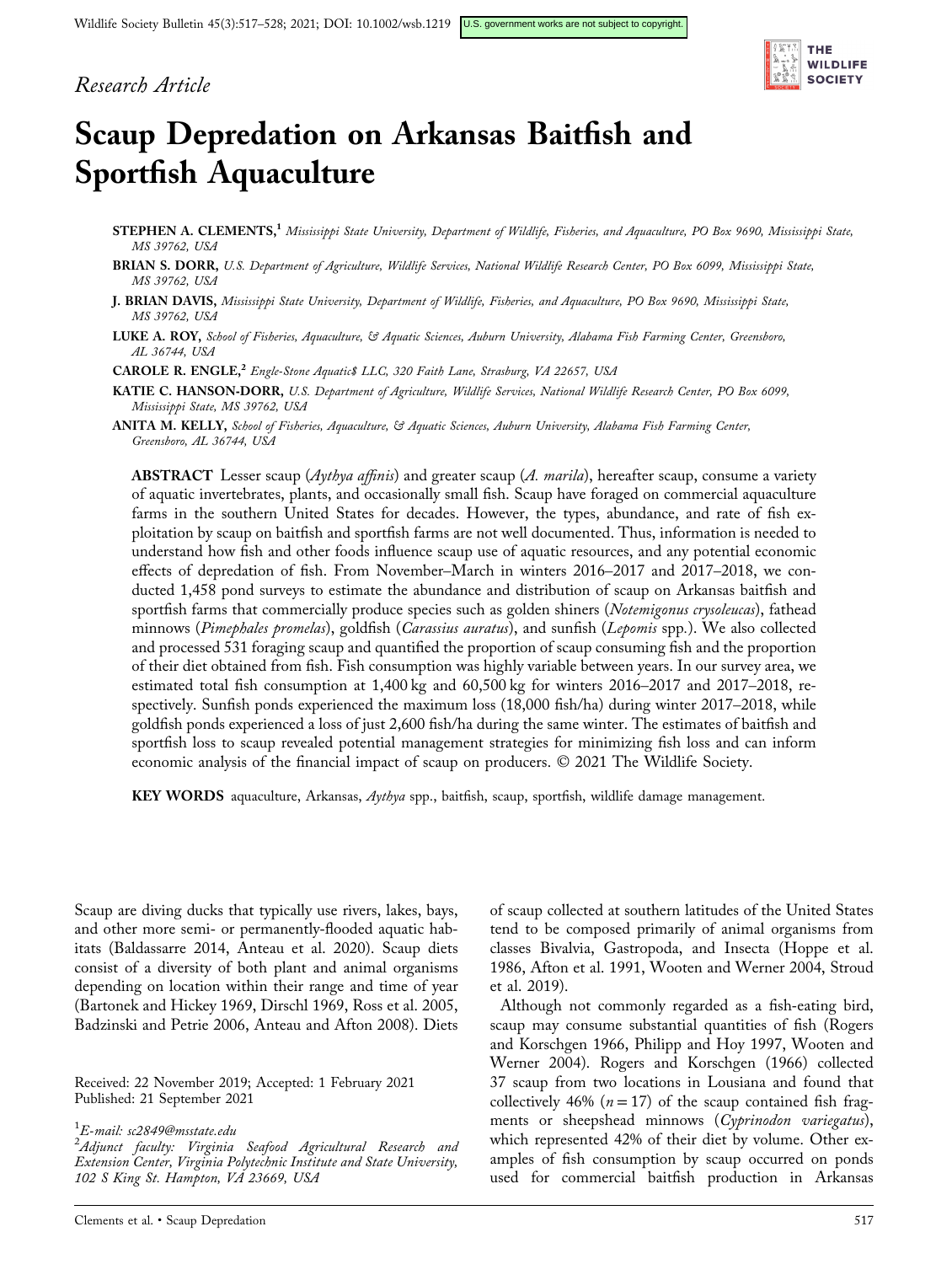(Philipp and Hoy 1997, Wooten and Werner 2004) that presumably have much higher densities of fish than natural wetland and lake habitats where scaup have often been collected for diet analysis (Afton et al. 1991, Stroud et al. 2019). Afton et al. (1991) collected scaup from Rockefeller Wildlife Refuge and found that fish represented <0.05% of lesser scaup diets during midwinter migration in southwestern Louisiana. Given previous work, it seems the role of fish in the diets of scaup are equivocal, particularly when comparing scaup foraging dynamics between aquaculture facilities and otherwise natural wetlands or lakes used by migrating and wintering birds.

Compared to natural habitats, aquaculture facilities provide a novel resource for foraging and roosting for scaup and other waterbirds, which presents questions, opportunities, and potential concerns. For example, are aquaculture facilities providing some of the typical invertebrate foods that the birds may encounter in other habitats? Or are energy‐rich fish species being targeted because of ease of accessibility in the enclosed aquaculture ponds? If scaup are targeting fish, what are the economic ramifications to the producers?

Aquaculture in the United States is a \$1.3 billion industry with >3,000 individual farms existing in 48 states (United States Department of Agriculture [USDA] 2014). The baitfish industry contributes \$30 million in farm‐gate sales (i.e., wholesale) throughout the United States, with nearly 63% of those sales derived from Arkansas (USDA 2014). Arkansas also produces 31% of the U.S. sportfish industry's farm‐gate sales, or an additional \$7.3 million in revenue (USDA 2014). Golden shiners (Notemigonus crysoleucas), fathead minnows (Pimephales promelas), channel catfish (Ictalurus punctatus), and goldfish (Carassius auratus) are the primary fish products originating from Arkansas.

In Arkansas, the commercial baitfish industry produces densities of fish that attract waterbirds within a highly‐ modified landscape where foraging opportunities for these birds have been greatly reduced (Elliott and McKnight 2000, Werner et al. 2005). In addition to direct predation, birds can also negatively influence baitfish aquaculture by consuming enough baitfish per pond to reduce overall densities; reductions in fish density ultimately cause baitfish to grow larger than the desired saleable size class. If fish grow beyond that size threshold, their market values substantially decrease (Engle et al. 2000). To reduce direct and indirect losses caused by scaup and other fish‐eating birds, farmers use both non-lethal harassment (frightening) and some lethal control measures to deter birds from using ponds (Hoy et al. 1989).

The prevalence of fish in scaup diets may partially depend on foraging location and local abundances of food available to these birds. Recent observations by Arkansas fish producers and previous on‐farm studies suggest that fish consumption by scaup at baitfish facilities could be much greater than that perceived decades ago (Philipp and Hoy 1997, Wooten and Werner 2004, Roy et al. 2015, 2016). Producers have observed direct consumption of fish by scaup, as have duck hunters that harvested scaup when leasing ponds on fish farms during hunting season (Roy et al. 2015, 2016). Highly visible ponds stocked densely with small fish may provide an easily accessible and profitable foraging environment, but one that has been previously dismissed given the traditional paradigm of fish being unimportant to scaup in more natural habitats.

In addition to needing a better understanding of how or why scaup exploit bait‐ and sport‐fish facilities, there are potential economic implications. The baitfish industry currently faces challenges related to increasing costs of water, land, and competition from products that reduce the need for live bait (i.e., artificial lures). These factors make the maximization of merchantable fish product more paramount (Engle et al. 2000). Given all of the uncertainties, research that determines the role of scaup in foraging on baitfish and sportfish ponds is needed. Toward that end, the overarching goal of our study was to investigate foraging behavior and quantify the amount of bait‐ and sportfish consumed annually by wintering scaup on Arkansas baitfish aquaculture. Our two major objectives included: 1) Estimate scaup abundance and distribution across pond production types existing at those facilities, and 2) estimate the quantity of fish or other foods consumed by individual scaup using aquaculture facilities during two winters. We hypothesized that predation of baitfish and sportfish by scaup would occur annually in Arkansas. We predicted that fish loss would increase through mid‐winter as scaup abundance increased within the survey area, eventually peaking in late-winter (i.e., Feb), just prior to spring migration.

## STUDY AREA

Our study was conducted in Lonoke and Prairie Counties, Arkansas, an area which contained 72% of all baitfish and sportfish farms in the state. A total of 26 unique farms existed within the 2 counties, of which we randomly selected 15 to survey (9 in Lonoke; 6 in Prairie). The selected farms varied considerably in production area, distribution across the landscape, and fish species grown. Total production area on farms ranged from 35.9–1,106.2 ha  $(\bar{x} = 313.7 \text{ ha})$  and consisted of 13–292 ponds  $(\bar{x} = 87)$ ponds). To minimize over‐or under‐sampling of specific farms, we divided the 15 farms into 38 pond groups (i.e., groups of ponds under the same ownership that were separated from other pond groups by geographical features such as roadways or tree lines; Fig. 1). Pond group production area ranged from 26.6–353.4 ha ( $\bar{x}$  = 123.8 ha) and consisted of 6–127 ponds ( $\bar{x}$  = 34 ponds). Eighteen percent  $(n=7)$  of pond groups produced just one species of fish, whereas the remainder grew multiple species. Creating pond groups allowed us to better proportionately allocate our pond sampling over the entire study area and across the various fish species produced.

We digitized all ponds within our pond groups in a geographic information system (ArcGis 10.4, Esri, Redlands, CA, USA) using high‐resolution imagery produced by the National Agriculture Imagery Program (NAIP) and obtained from the USDA, Geospatial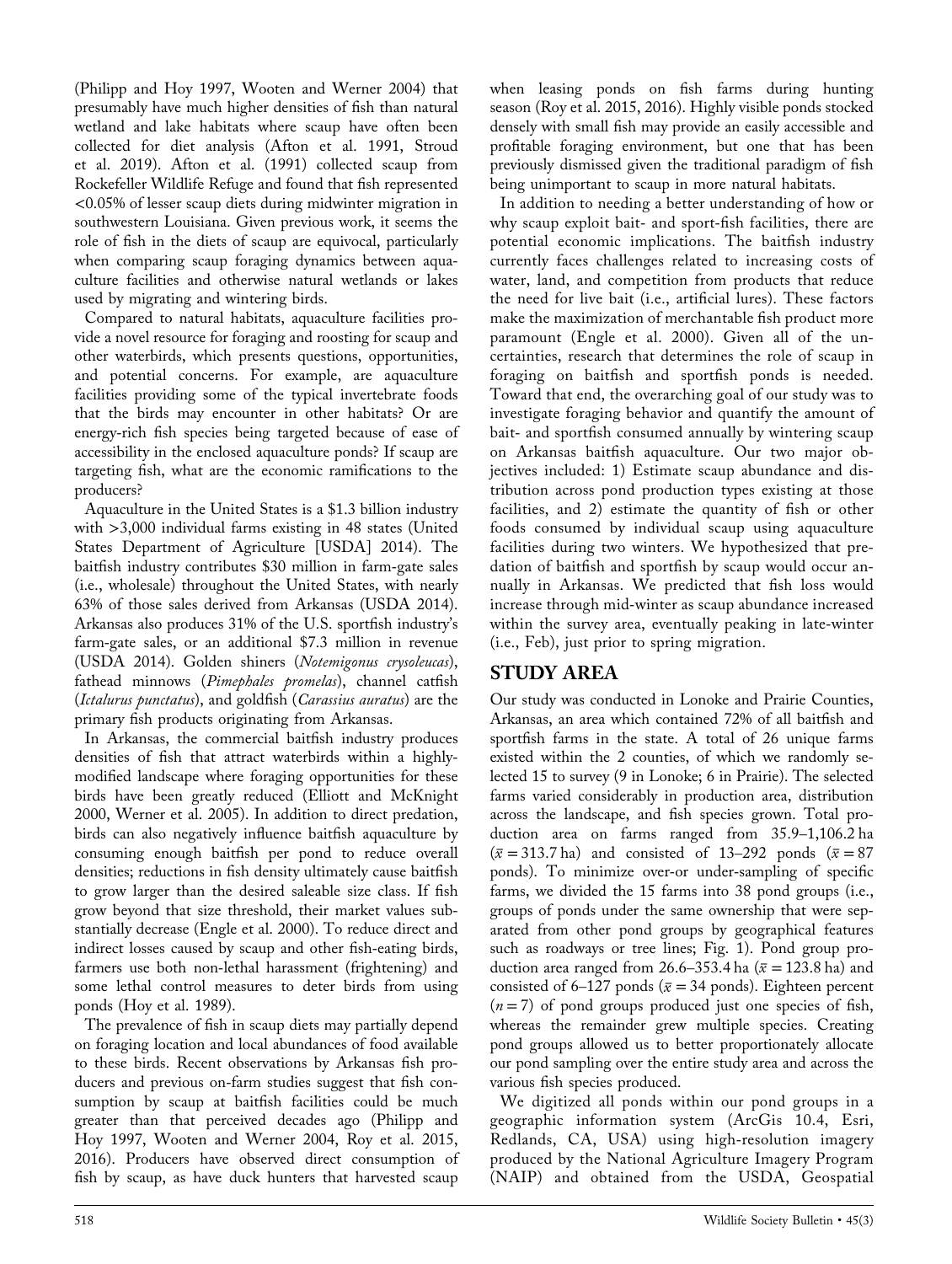

Figure 1. Locations of 38 pond groups used to estimate total fish loss from scaup in eastern Arkansas, USA, winters 2016–2017 and 2017–2018. Pond groups were created from 15 individual baitfish and sportfish farms located in Lonoke and Prairie counties, Arkansas. Gold triangles represent the 3 pond groups (one farm) dropped between winters. Blue and green triangles distinguish the 2 survey routes completed each survey period.

Gateway ([https://datagateway.nrcs.usda.gov,](https://datagateway.nrcs.usda.gov) accessed 6 Sept 2016), along with 30-meter resolution LandSat-8 imagery obtained from the U.S. Geological Survey (USGS) Earth Explorer (<https://earthexplorer.usgs.gov/>, accessed 6 Sept 2016). Pond size was highly variable, ranging from 0.1 to 30.4 ha ( $\bar{x}$  = 3.6 ha). Approximately 80%  $(n = 952)$  of the total ponds in our survey area contained golden shiners, fathead minnows, goldfish, or sunfish (Lepomis spp.). Less than 5% of those ponds contained multiple species of fish; those that did typically contained a combination of sunfish and large grass carp (Ctenopharyngodon idella).

## METHODS

#### Survey Procedures

To assess the distribution and abundance of scaup using baitfish and sportfish farms, we conducted bimonthly ground surveys from November through March of 2016–2017 and 2017–2018, coinciding with scaup migration in this part of the Mississippi Alluvial Valley (Baldassarre 2014). For survey purposes, we separated all pond groups into 2 survey routes, each containing 19 pond groups. We removed one farm, comprising 3 pond groups, during the second winter due to access limitations. Consequently, in the second year, the 2 routes were reduced to 17 and 18 pond groups each, and the surveys  $(n = 66)$ from the removed pond groups were not used when estimating scaup abundance to ensure total area was comparable between years. During each sampling period, each route was simultaneously surveyed by a separate team of researchers. We defined a sampling period as a single day of pond surveys followed by multiple days of scaup collections, never exceeding 5 total days ( $n = 11$  and 9 sampling periods in 2016–2017 and 2017–2018, respectively). Each survey team alternated between two different starting locations for

each survey-day to reduce surveying individual pond groups at the same time of day during each survey. During the second winter, logistical changes (i.e., the removal of three pond groups from surveys) allowed for a third starting location to be added to further reduce any effects of time of day. For both winters, we randomly selected one of the available starting locations for the first survey‐day, then systematically rotated for each of the following sampling periods.

Within each route, we randomly selected 2 ponds from each of the 38 pond groups to conduct bird surveys, with some exceptions (<10 pond surveys) due to temporary access issues or time delays (e.g., weather or farm activities). Given the large size of our study area, surveying more than 76 randomly selected ponds across all 38 pond groups would not be possible to complete in one day's time. In the rare instances that all surveys were not completed, we used all surveys that were completed for subsequent analysis. We surveyed each selected pond for 5–15 minutes, depending on the size of the pond and the number of birds present. We used binoculars and spotting scopes from distances that minimally disturbed birds but permitted an unobstructed view of most of the pond surface (50–300 m from pond's edge). We recorded the fish species stocked (i.e., production type) in each of the surveyed ponds to evaluate scaup distribution across production types.

#### Scaup Collection Criteria

During each survey‐day, we also counted all scaup opportunistically observed while traveling within each of the 38 pond groups, regardless of the occupied pond being one that was randomly selected as a survey pond. The counts were used to decide from which pond groups to subsequently collect birds. Our goal was to collect 30 scaup from a minimum of 3 pond groups each sampling period. In one case, however, all scaup were collected from just 2 pond groups. We used 150 individual scaup as the minimum number of birds within a pond group to consider it for a collection. If 4 or more pond groups had  $>150$  scaup counted, 3 pond groups were randomly selected for collection. When 3 pond groups or less had 150 birds, we first attempted scaup collections from pond groups that met the minimum criteria, and then opportunistically collected scaup from accessible pond groups where present. Ultimately, the 150‐bird constraint was used to focus collections where we believed collection goals could realistically be met, while maintaining the randomization of our collections to ensure representative samples were obtained.

Targeted scaup collections.—In some instances, we collected birds outside of the aforementioned procedures, either before the survey‐day was completed or on pond groups where relatively few scaup were present, but on production types (i.e., the species of fish grown in a pond) where samples were limited. The targeted collections were typically performed to either add to low overall collection numbers, because of lack of birds using ponds, or to obtain additional samples from under‐represented production types (e.g., goldfish ponds). Targeted collections represented 14% of all birds collected during the study.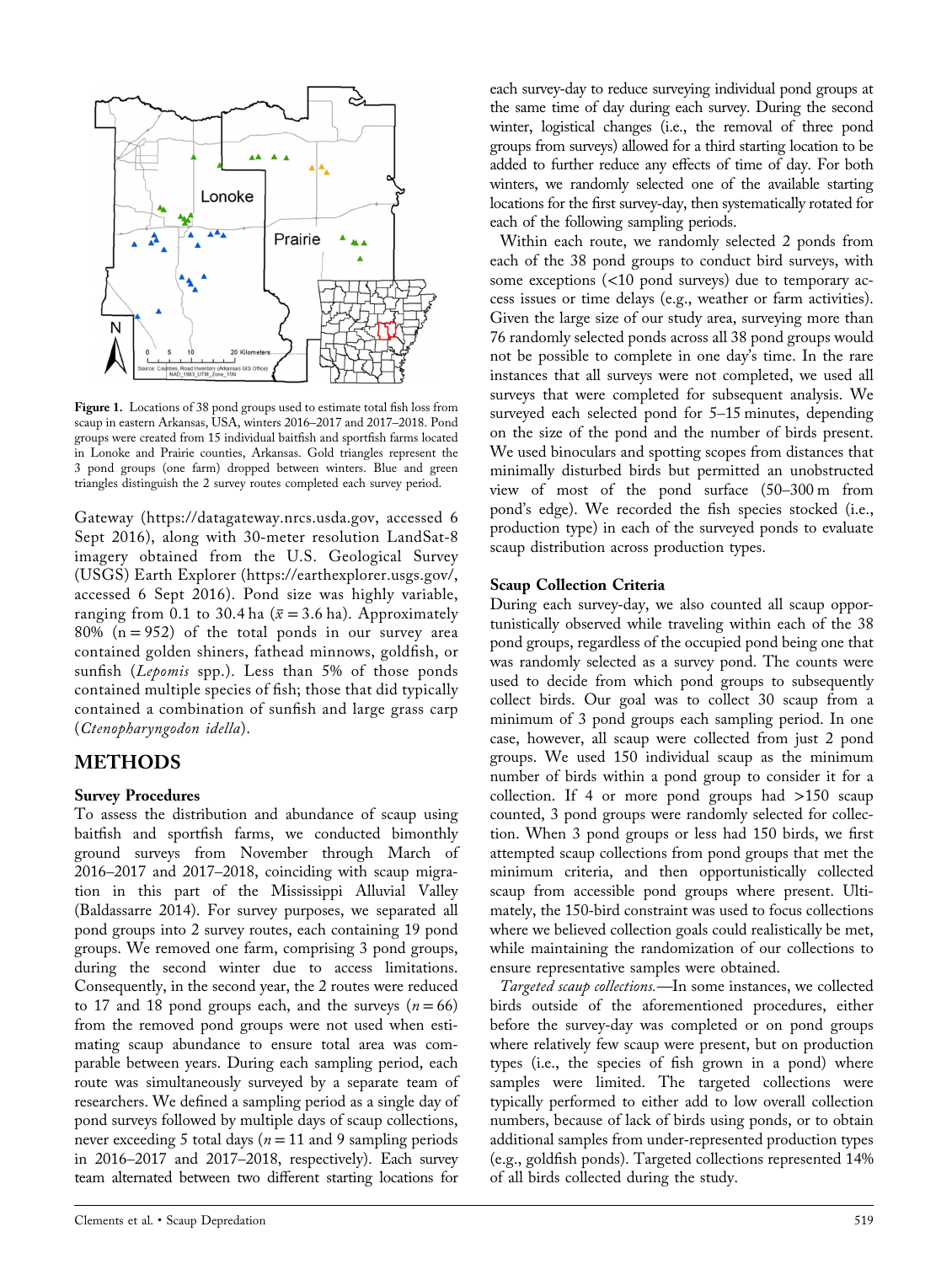Pond selection for bird harvest.—For all collections, we selected individual ponds within pond groups for collections by behavior of the birds (foraging) as well as logistical constraints (e.g., presence of hunters, pond harvesting, accessibility). Collection of foraging scaup was solely conducted to acquire adequate diet samples. Scaup were typically observed conducting all daily activities (e.g., loafing and foraging) on the same ponds; therefore, we assumed that all scaup counted were on ponds in which they foraged.

#### Scaup Collections

Before collecting scaup, birds were observed foraging for approximately 10 minutes to ensure they contained quantifiable prey items (Swanson and Bartonek 1970, Callicutt et al. 2011). Each researcher was equipped with a 12‐gauge shotgun or .22 caliber rimfire rifle, and either stalked birds on foot or shot from a temporary blind. Scaup collection methods were approved by the USDA APHIS Wildlife Services and the National Wildlife Research Center's Institutional Animal Care and Use Committee and attending veterinarian (Quality Assurance Protocol 2599). All collections were conducted under Arkansas Game and Fish Commission scientific collection permits #012620161 and #011720175, and the U.S. Fish and Wildlife Service Migratory Bird Permit #MB019065‐3. We injected up to 60 mL of cold phosphate buffered saline (PBS) into the upper gastric tract of each bird immediately after collection and attached a zip tie around their neck to retain the fluid and slow the digestive process. We labeled each bird with a Tyvek® tag indicating the location and date of harvest. We then bagged and maintained birds on ice until they were transported to the Mississippi State Field Station necropsy lab. All birds were necropsied within 72 hours of being collected.

During necropsies, we removed the gastrointestinal tract (GI tract), including the gizzard, proventriculus, and esophagus, from each bird and froze each separately until they could be later dissected. During summers of 2017 and 2018, we thawed each GI tract and further dissected them to remove all food items. The esophagi and proventriculi were treated separately from the gizzards. Gizzards were checked for presence or absence of fish parts, but because of bias associated with recognizable food items in birds' gizzards, we did not use the contents in the overall diet proportions for each bird (Swanson and Bartonek 1970). We sorted and recorded food items found in the esophagi and proventriculus as fish, invertebrate, or seeds, dried the contents for 22–24 hours at 60°C (Afton et al. 1991, Foth et al. 2014), and weighed the samples to the nearest mg (Hoppe et al. 1986) to estimate the dry‐weight proportion of each item in the bird's total diet. Fish and invertebrates were identified to the lowest taxonomic group possible.

#### Statistical Analysis

Abundance and Distribution.—We restricted our estimates of bird abundance and distribution to 4 production types (i.e., ponds containing either golden shiners, fathead minnows, goldfish, or sunfish) as these are the only

species we have evidence of scaup consuming, based on previous studies (Philipp and Hoy 1997, Wooten and Werner 2004, Roy et al. 2015, 2016) and our own observations. To estimate the total number of scaup using all 4 production types during each sampling period, we calculated the total number of birds using each type first, then summed to derive a total estimate of scaup present each survey day. We estimated the total number of scaup using each production type by multiplying the average number of scaup/ pond (calculated from surveyed ponds during that sampling period) by the total number of ponds available of that type. To evaluate the potential of production type preferences, we compared the total monthly proportion of birds found on each type to the expected proportion of birds found on each type (i.e., equivalent to the proportion of the total ponds available) using a non-parametric Wilcoxon signed rank test ( $\alpha$  = 0.05).

We were able to obtain information about the species of fish present in each pond for >50% of pond groups. For larger pond groups where fish species were only known for surveyed ponds, we estimated the number of ponds in each production type by extrapolating the proportions of each type in our random pond surveys to the total ponds in the pond group. During winter, some ponds were drained either because all fish were harvested or for preparation of nursery ponds during the subsequent spring. We removed these dry ponds from the analysis when calculating total scaup estimates. Because it was not logistically possible for us to survey each pond group in its entirety each survey day, the total number of dry ponds was not known. We estimated the number of dry ponds for each survey day by enumerating the number of dry ponds within our survey area using available 30‐meter resolution LandSat‐8 imagery obtained from the USGS Earth Explorer [\(https://earthexplorer.usgs.](https://earthexplorer.usgs.gov/) [gov/](https://earthexplorer.usgs.gov/), accessed 10 Sept 2018) during the two winters. We created a linear regression equation using day of the winter season as the independent variable and proportion of dry ponds as the dependent variable (Fig. 2). We pooled data from both winters due to limited days of LandSat‐8 imagery that lacked excess cloud cover blocking ponds. However, we did not expect changes in production practices between winters. We then distributed the number of dry ponds



Figure 2. Proportions of total baitfish and sportfish ponds that were dry during winter. Estimated from LandSat‐8 imagery, US Geological Survey (USGS) Earth Explorer during winters 2016–2017 and 2017–2018 on 14 baitfish and sportfish farms in Lonoke and Prairie Counties, Arkansas, USA.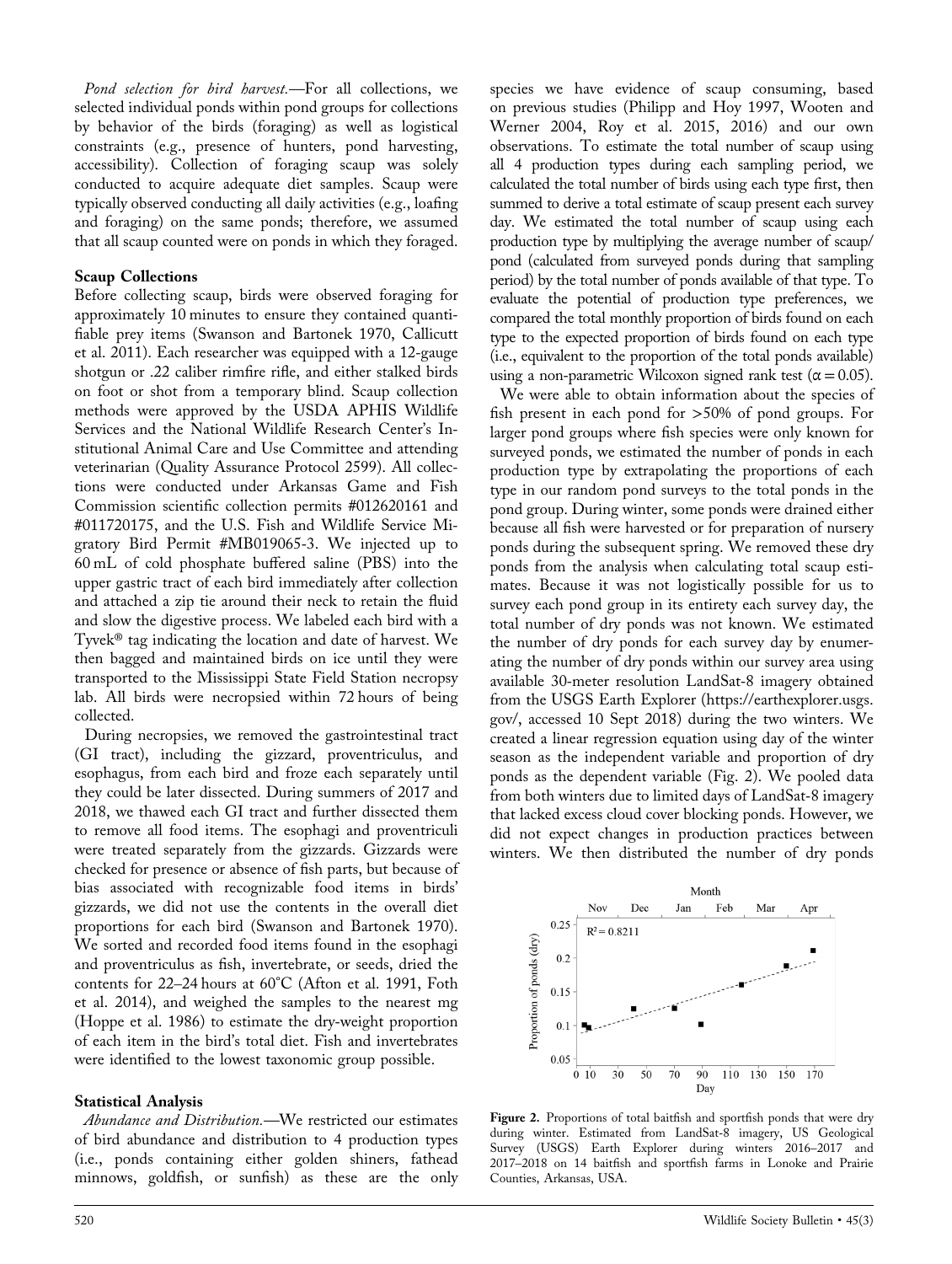estimated from the regression equation by production type based on total proportion of the surveyed area.

We modeled the estimated scaup totals for each survey-day using polynomial regression. We defined the wintering season as 151 days (1 Nov–31 Mar), therefore day 0 (31 Oct) and day 152 (1 Apr) were assumed to have zero scaup (Dorr et al. 2012). When selecting polynomial models to depict scaup use of our survey area each winter, we wanted to minimize the sum of squares of the residuals (SSR) and increase R‐squared, while not including unnecessary parameters in our models. We examined models of orders 2–9 by comparing each to the preceding order using a partial F-test ( $\alpha$  = 0.05) to evaluate the significance of adding the additional parameter (Lindsey and Sheather 2010). We selected the model in which there was no further significant reduction in the SSR according to the partial F‐tests. Linear (first order) models were not considered because ecologically it is understood that a migratory population would not grow or decline linearly in an area within a year's time, as birds will arrive and eventually leave the area.

Using individual models for each year, we added the estimated number of scaup present for each of the 151 days in the winter season to produce the total number of scaup‐use days (SUDs; Dorr et al. 2012). We used the same approach to calculate SUDs under the upper and lower 95% confidence limits of the models, to calculate a high and low estimate for each year in the study area. We then divided the total number of SUDs among the 4 production types based on the proportion of birds using each. We also assessed the monthly proportion of ponds being used by scaup, as SUDs were not distributed evenly across all ponds. We compared the monthly proportions of ponds used by scaup that we observed, by running logistic regression and investigating differences in proportions using the emmeans package (Lenth 2018) in program R (R Core Team 2018), which compares all pairs using a Tukey's test ( $\alpha$  of 0.05).

Scaup Diets.—By pooling scaup that were collected from all of the ponds, we used presence or absence data of fish parts in the GI tract to estimate the mean proportion of birds consuming fish during each month. We weighted proportions by the square root of the number of birds collected from each pond and scaled the proportions to maintain our sample size. We compared ( $\alpha$  = 0.05) monthly proportions of scaup consuming fish using logistic regression and conducted post hoc Tukey's tests (α of 0.05) using the package emmeans (Lenth 2018) in program R (R Core Team 2018). For clarity of post hoc analyses results, significant differences are reported in figures. This procedure allowed us to estimate the number of SUDs on each fish category type associated with only those scaup consuming fish (i.e., Fish‐Consumption Days, FCDs). To calculate the amount of fish consumed during those FCDs, we estimated the aggregate percent of fish in the diet of scaup for each month using just the birds that contained fish and had ≥5 mg of dried food material in their GI tract. We used an asymptotic Wilcoxon‐Mann‐Whitney test to compare  $(\alpha = 0.05)$  the proportion of fish in the diet of just the birds containing goldfish, golden shiners, and sunfish to consider pooling species. In other words, when scaup did consume fish, we wanted to know if there were differences in the proportion of fish found in their diet with respect to the fish species consumed.

We estimated the quantity (kg) of fish consumed/scaup/ day by calculating the proportion of their daily energy expenditure (DEE) of 811 kJ/bird/day (Lovvorn et al. 2013) that would be comprised of fish during each month of a winter. Proportion calculations assumed true metabolizable energy (TME; Sibbald 1976, Miller and Reinecke 1984) values of 3.66, 0.70, and 1.13 kcal/g for fish, invertebrates, and seeds, respectively, based on average TME values for common food items in scaup that have been calculated in previous studies from other captive waterfowl species (Table 1). We used the aggregate proportion of each food type in scaup diets by month for this analysis. We calculated the average sizes of fish being consumed by scaup from direct measurements and length‐weight regressions (Anderson and Neumann 1996, Stone et al. 2003, N. Stone and R. T. Lochmann, University of Arkansas at Pine Bluff,

Table 1. Published true metabolizable energy (TME, kcal/g) values of common prey types found in scaup collected from baitfish and sportfish ponds in Lonoke and Prairie Counties, Arkansas, USA, winters 2016–2017 and 2017–2018.

| Prey Type                                                         | TME <sup>a</sup> | <b>Species</b> <sup>b</sup> | Source                    |
|-------------------------------------------------------------------|------------------|-----------------------------|---------------------------|
| Fish                                                              |                  |                             |                           |
| Fundulus spp.                                                     | 3.66             | ABDU                        | Coluccy et al. 2015       |
| $\mathrm{S}\mathrm{e}\mathrm{e}\mathrm{d}\mathrm{s}^{\mathrm{c}}$ |                  |                             |                           |
| Polygonum spp.                                                    | 1.52             | MALL.                       | Checkett et al. 2002      |
|                                                                   | 1.08             | MALL                        | Hoffman and Bookhout 1985 |
|                                                                   | 1.25             | <b>NOPI</b>                 | Hoffman and Bookhout 1985 |
|                                                                   | 1.30             | <b>BWTE</b>                 | Sherfy et al. 2001        |
|                                                                   | 1.29             |                             |                           |
| Potomogeton spp.                                                  | 1.42             | MALL.                       | Ballard et al. 2004       |
|                                                                   | 0.82             | NA -                        | Brasher et al. 2007       |
|                                                                   | 0.64             | NA -                        | Muztar et al. 1977        |
|                                                                   | 0.96             |                             |                           |
| Invertebrates <sup>d</sup>                                        |                  |                             |                           |
| Gastropoda                                                        | 0.39             | <b>ABDU</b>                 | Jorde and Owen 1988       |
|                                                                   | 0.60             | <b>NOPI</b>                 | Ballard et al. 2004       |
|                                                                   | $-0.09$          | <b>BWTE</b>                 | Sherfy 1999               |
|                                                                   | 0.30             |                             |                           |
| Malacostraca <sup>e</sup>                                         | 2.21             | <b>ABDU</b>                 | Jorde and Owen 1988       |
|                                                                   | 2.02             | <b>ABDU</b>                 | Coluccy et al. 2015       |
|                                                                   | 2.36             | <b>NOPI</b>                 | Ballard et al. 2004       |
|                                                                   | 0.33             | <b>BWTE</b>                 | Sherfy 1999               |
|                                                                   | 1.73             |                             |                           |
| Diptera                                                           | 0.27             | <b>BWTE</b>                 | Sherfy 1999               |
| Hemiptera                                                         | 0.48             | <b>BWTE</b>                 | Sherfy 1999               |

<sup>a</sup> Bolded numbers represent mean values for each prey type. Boxed numbers were then averaged to have one value for each prey category.

- $^c$  Polygonum spp. and Potomogeton spp. comprised >60% of the total seeds found in collected scaup during both years.
- <sup>d</sup> Gastropoda, Malacostaca, Diptera, and Hemiptera made up >90% of the total invertebrates found in collected scaup during both years.
- $\text{ }^{\text{e}}$  Malacostraca includes all Gammarus spp. except for one grass shrimp value from Coluccy et al. 2015.

<sup>(</sup>i.e., Fish = 3.66; Seeds = 1.13; Invertebrates = 0.70).<br>  $\text{b}$  ABDU = American black duck, BWTE = blue-winged teal, MALL = mallard, NOPI = northern pintail.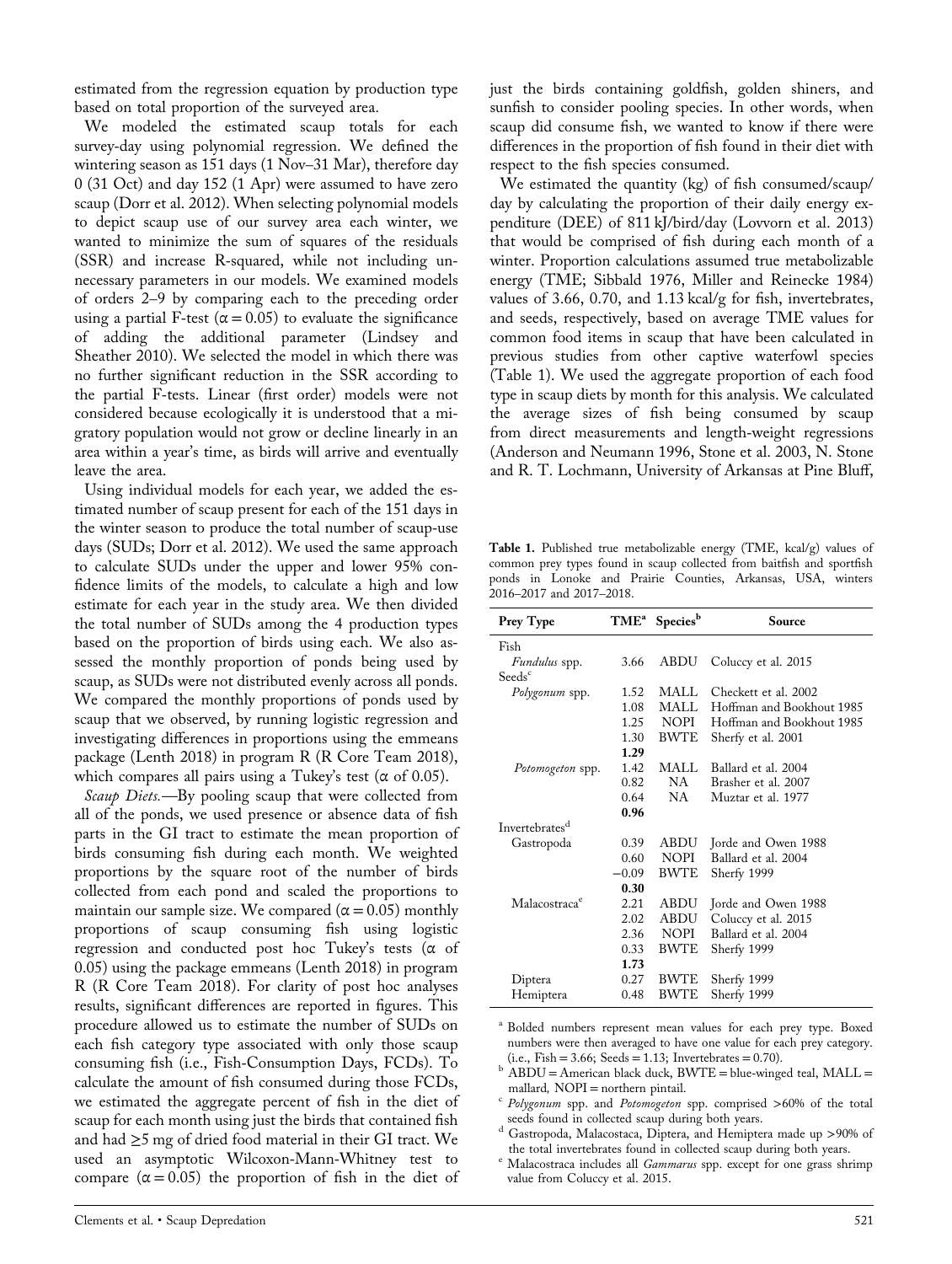unpublished data). By combining this information with our abundance estimates of scaup using farms during winter, and the proportion of those scaup consuming baitfish or sportfish, we could estimate the total amount of fish consumed by scaup through time during both winters.

Scaup Depredation of Fish.—We used the following equation to calculate the total amount of fish consumed annually:

## $Total fish consumed$  (kg/year) = *fish consumed* (kg/bird/day)  $\times$  total fish-consumption days (No./year)

To calculate biomass of fish consumed in kg‐loss/ha, we divided the total loss by the total area in production for each fish species, which we estimated by multiplying the total number of ponds by the average pond size for that fish species. We calculated the number of fish‐consumed/ha (i.e., fish/ha) for each species by estimating the proportion of fish being consumed in each of 5 individual fish weight categories (0–0.5, 0.5–1.0, 1.0–1.5, 1.5–2.0,  $\geq$ 2.0 g) using all measurable fish of that species found in scaup, then calculated the proportion of fish in each category that contributed to the total biomass/ha lost and divided that portion of the total biomass by the mean fish size in that category. The total amount of fish in all 5 categories were then summed together. We used golden shiner data to estimate fish/ha for fathead minnows because no measurable fathead minnows were found in scaup, and golden shiners would be the closest representative size.

## RESULTS

#### Abundance and Distribution

We conducted 1,458 individual pond surveys from November through March 2016–2017 ( $n = 830$  surveys) and 2017–2018 ( $n = 628$  surveys). We removed 66 surveys from the 3 pond groups dropped between winters and 277 surveys conducted on empty ponds or ponds not containing one of the 4 targeted production types. We used the remaining 1,115 individual pond surveys completed on 549 unique golden shiners, fathead minnows, goldfish, or sunfish ponds (~46% of total unique ponds) for analyses.

During winter 2016–2017 (year 1) we counted 1,684 scaup on randomly‐selected ponds of the 4 pond production types. In contrast, we counted 4,338 scaup during winter 2017‐2018 (year 2). Based on the minimized SSR partial F‐test, we fitted seventh-  $(y = 0.000000005x^{7} - 0.0000029x^{6} + 0.0006220x^{5}$  $-0.06521x^{4} + 3.5080x^{3} - 89.3004x^{2} + 839.1159x - 9.3207$ and fifth-order  $(y = -0.0000089x^5 + 0.002927x^4 - 0.2986x^3$  $+ 7.5158x^{2} + 244.6128x - 146.8086$ ) polynomial models to the extrapolated estimates of scaup in the survey area for years 1 and 2, respectively (Fig. 3; Table 2). We estimated a total of 292,000 SUDs (95% CI = 33,000−692,000) in year 1, and 875,000 SUDs  $(95\% \text{ CI} = 421,000-1,356,000)$  in year 2. Most (68% and 69%) of the total SUDs were associated with golden shiner ponds in year 1 and year 2, respectively. The SUDs were not distributed evenly across all ponds in the survey area because at any given time some ponds were not



Figure 3. Polynomial curves representing total numbers of scaup estimated from ground surveys on 14 baitfish and sportfish farms in Lonoke and Prairie Counties, Arkansas, USA, during winters a) 2016–2017 and b) 2017–2018 (See results for regression equations). These polynomial models with 95% confidence intervals were used to calculate high and low estimates of Scaup‐use days, which are represented by the area under each curve. We defined the wintering season as 151 days (1 November–31 March), therefore day 0 (31 October) and day 152 (1 April) were assumed to have zero scaup.

being used. December of year 2 was associated with the greatest proportion of ponds used, although this value did not differ from January ( $P = 0.748$ ) and February ( $P = 0.518$ ) of that year (Fig. 4). The lowest proportion of ponds being used was observed during November of year 1, which differed from January ( $P = 0.003$ ), February ( $P = 0.009$ ), and March ( $P =$ 0.021), but did not differ from December ( $P = 0.075$ ) of that year (Fig. 4). In both winters, scaup were consistently found on golden shiner ponds in greater proportion than their availability (year 1,  $V = 58$ ,  $P = 0.029$ ; year 2,  $V = 45$ ,  $P = 0.004$ ), while scaup consistently used goldfish ponds less frequently than their availability (year 1,  $V = 0$ ,  $P = 0.002$ ; year 2,  $V = 0$ ,  $P = 0.005$ ) in our survey area (Fig. 5).

#### Scaup Diets

We collected and processed a total of 531 scaup (512 lesser and 19 greater) for diet analysis. In year 1, 5 of 269 scaup collected contained some evidence of fish, 4 of which only contained fish fragments in the gizzard; thus, could not be used for diet analysis. Moreover, that year, 85% ( $n = 177$ ) of scaup collected with prey items above the gizzard contained Chironomidae (chironomids). However, in year 2, 29%  $(n = 77)$  of the 262 birds collected contained evidence of fish, and 92%  $(n = 71)$  of those birds contained fish parts above the gizzard that could be used for estimating overall diet proportions. In year 2, the proportion of scaup consuming fish (Fig. 6) was greatest in February, which was significantly different from November ( $P = 0.002$ ), December ( $P = 0.048$ ), and March  $(P = 0.002)$ , but not January  $(P = 0.997)$ . To calculate the proportion of scaup diet derived from fish, we pooled scaup collected from all production types because no statistical differences occurred between scaup collected from golden shiner and goldfish ponds  $(W = 186.5, P = 0.235)$ ,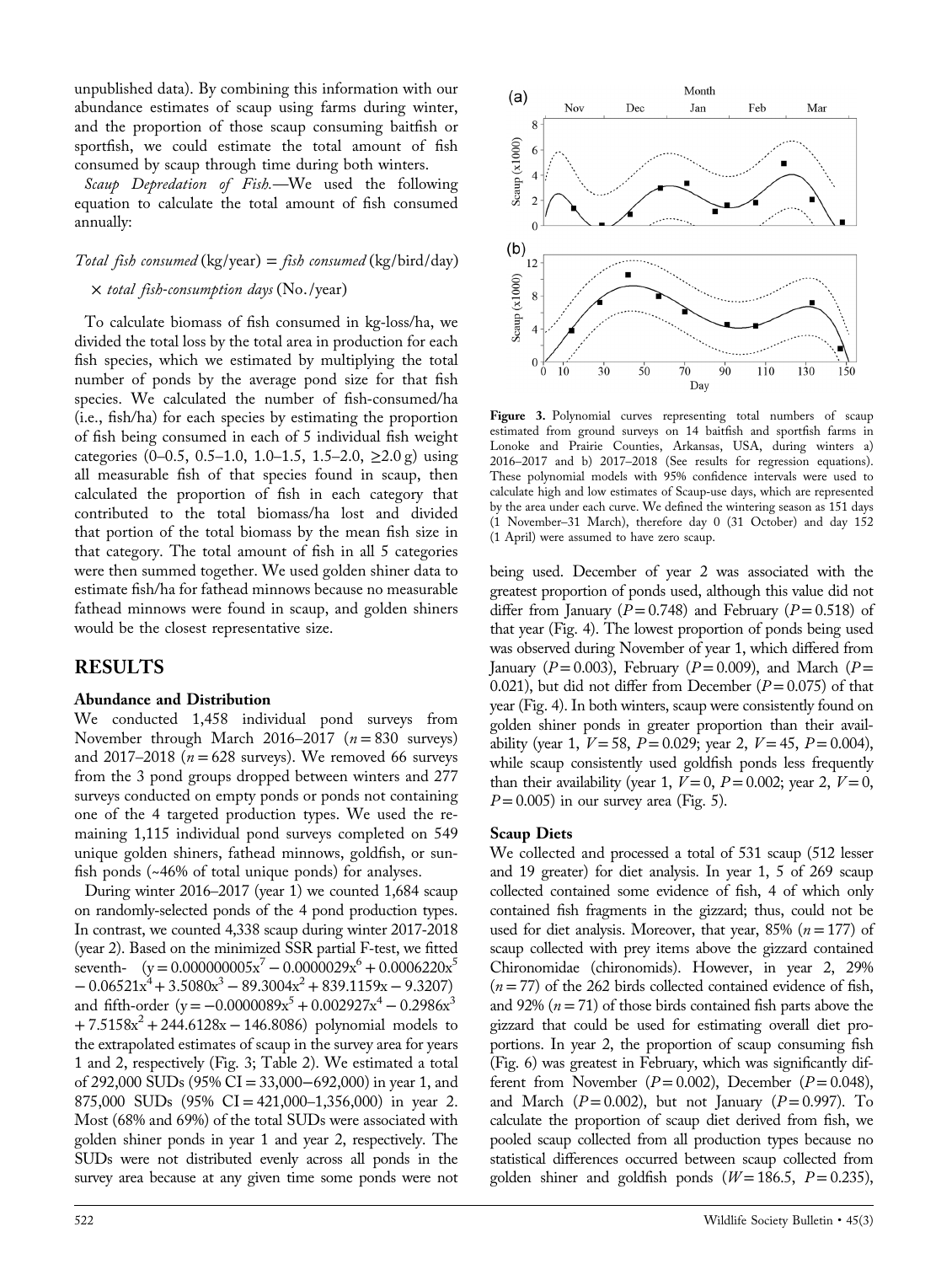Table 2. Adjusted  $R^2$  and partial F-test statistics of polynomial models (orders 2–9) representing trends of scaup abundance on 14 baitfish and sportfish farms, winters of 2016–2017 and 2017–2018, Lonoke and Prairie Counties, Arkansas, USA.

|                         |                | 2016-2017 |         | 2017-2018      |       |                           |  |  |
|-------------------------|----------------|-----------|---------|----------------|-------|---------------------------|--|--|
| <b>Polynomial Order</b> | Adjusted $R^2$ | $F^a$     |         | Adjusted $R^2$ | $F^a$ | $\mathbf{D}^{\mathbf{D}}$ |  |  |
| $\mathcal{L}$           | 0.23           |           |         | 0.45           |       |                           |  |  |
|                         | 0.26           | 1.46      | 0.26    | 0.51           | 1.97  | 0.20                      |  |  |
| 4                       | 0.24           | 1.08      | 0.38    | 0.73           | 6.45  | $0.04*$                   |  |  |
|                         | 0.21           | 0.68      | 0.44    | 0.91           | 13.10 | $0.02*$                   |  |  |
| b                       | 0.08           | 0.03      | 0.86    | 0.93           | 2.32  | 0.20                      |  |  |
|                         | 0.69           | 12.97     | $0.02*$ | 0.92           | 0.66  | 0.48                      |  |  |
| 8                       | 0.63           | 0.09      | 0.78    | 0.89           | 0.10  | 0.78                      |  |  |
| Q                       | 0.79           | 3.97      | 0.14    | 0.98           | 10.79 | 0.19                      |  |  |

 $*$  F statistic from partial F-test comparing the respective polynomial model to the previous order.<br>  $*$  P indicates the probability that the sum of squares of the residuals differs from the previous lower order (\*repres

golden shiner and sunfish ponds ( $W = 305.5$ ,  $P = 0.999$ ), or goldfish and sunfish ponds ( $W = 155.0$ ,  $P = 0.262$ ) relative to the proportion of fish in scaup diets. The proportion of scaups' diet derived from fish in year 2 for the 68 birds that contained evidence of fish above the gizzard and contained  $\geq$ 5 mg of dried diet ranged from  $0.01$  (SE = 0.01) in November to  $0.79$  (SE = 0.11) in December (Fig. 6). Mean lengths of fish consumed were 44.4, 39.5, and 48.3 mm for golden shiner, goldfish, and sunfish, respectively (Table 3). Of 54 scaup collected with fish identifiable to at least family (38 with fish identifiable to species), just one contained a fish that was inconsistent with the fish species grown in the pond from which it was collected.

#### Scaup Depredation of Fish

We based conversions of dry fish mass to wet mass from a subsample of golden shiner, goldfish, sunfish, and unidentified Cyprinidae samples  $(n = 16, 1, 5,$  and 6, respectively) that contained whole fish; percentage dry mass was estimated as  $17.9\%$  (SE = 0.06) of wet mass. We estimated peak fish consumption at 281.7 g/bird/day in December of year 2. However, January of year 2 was estimated to have the maximum amount of total fish loss due to the elevated proportion of birds consuming fish (Table 4). Although some scaup in year 1 contained evidence of fish, lack of intact fish in the esophagus and proventriculus



Figure 4. Monthly proportion of individual pond surveys with scaup present during winters 2016–2017 and 2017–2018 on Arkansas, USA baitfish and sportfish ponds containing golden shiner, fathead minnow, goldfish, or sunfish. Letters depict Tukey's test results for determining significant differences within winters.

prevented us from calculating mass and therefore proportion of fish in the diet specific to year 1 (Table 5). We therefore assumed that the few scaup consuming fish in year 1 would have done so in similar proportion to scaup in year 2 to calculate total fish loss in year 1. We estimated total fish loss in the survey area at 1,400 and 60,500 kg for years 1 and 2, respectively (Tables 4 and 5). Standardized estimates for fish biomass lost indicated that maximum loss was experienced in fathead minnow ponds in year 1 and sunfish ponds in year 2 (Table 6). Based on sizes of fish that scaup consumed, maximum individual fish loss was also fathead minnows in year 1 and sunfish in year 2 (Table 6).

#### DISCUSSION

Our results demonstrate that scaup can consume substantial amounts of baitfish but there was considerable inter‐annual variability in depredation of fish by scaup. We believe that this variability may be a result of the disparate winter weather patterns between surveyed years. The mean minimum daily temperature of winter 2016–2017 was 4.1°C  $(SE = 0.5)$  with 9 days of a mean daily temperature below 0°C, while the mean minimum daily temperature of 2017–2018 was  $2.4^{\circ}$ C (SE = 0.5) with 19 days of a mean daily temperature below 0°C (National Oceanic and Atmospheric Administration 2018). Winter severity can influence fall and winter migrations of waterfowl (Švažas et al. 2001, Schummer et al. 2010), which suggests that the relatively warm temperatures in 2016–2017 (year 1) may have influenced the 67% lower estimate of SUDs observed in that year, as scaup may have wintered north of Arkansas.

Variability in temperatures between years may have also influenced the levels of fish consumption by scaup, i.e., more fish were consumed by scaup concomitant with colder winter temperatures (Clements et al. 2020). Similar behaviors were observed in mallards (Anas platyrhynchos) wintering in North Dakota below the Garrison Dam where rainbow smelt (Osmerus mordax) were found in greater proportion in mallards collected during colder than in relatively warmer winters (Olsen et al. 2011). Unlike scaup, winter snowfall amounts during the Olsen et al. (2011) study may have shifted diets, as increased snowfall would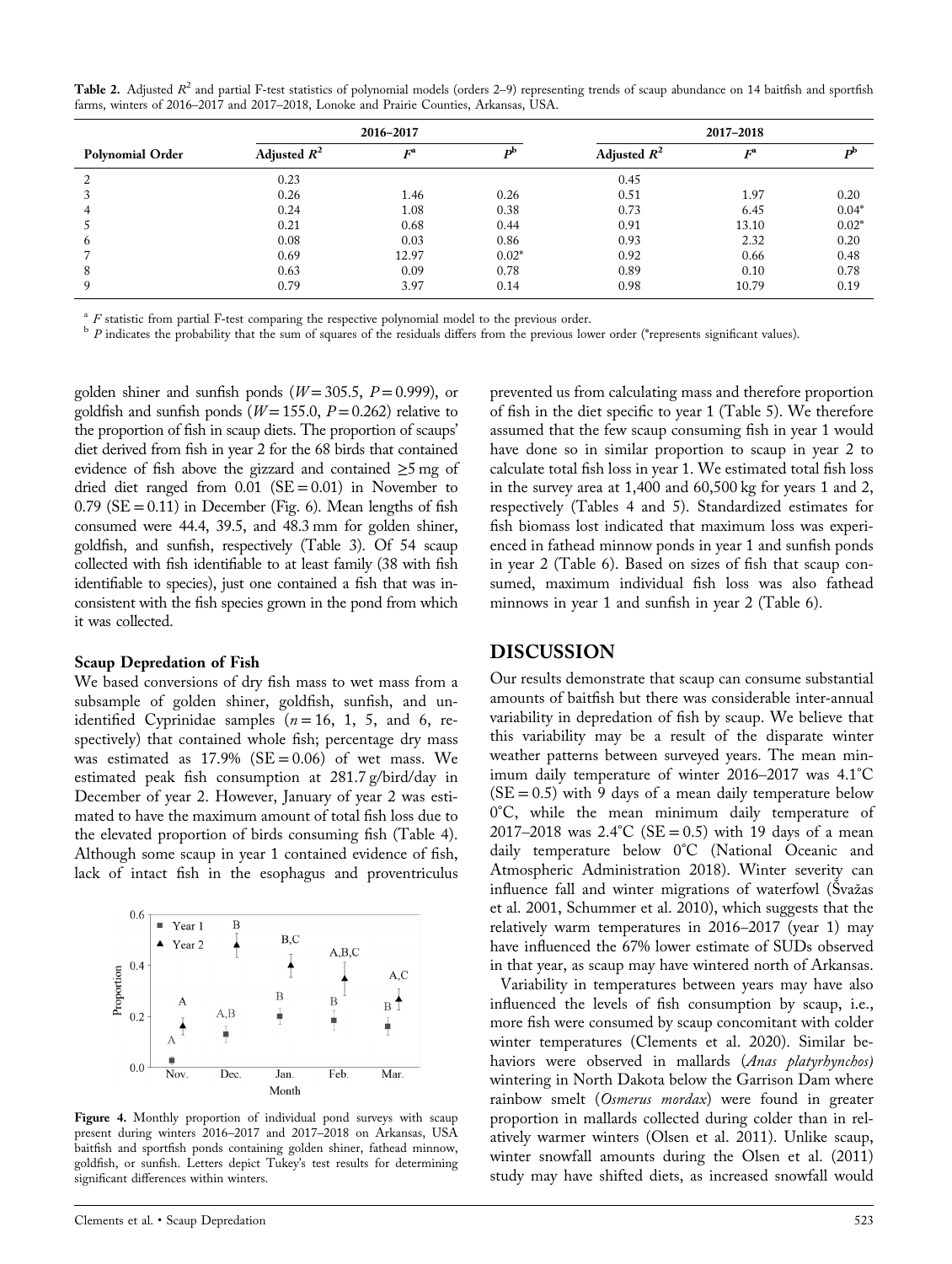

Figure 5. Monthly proportion of total baitfish and sportfish ponds of each category (far left column) available during winters a) 2016-2017 and b) 2017–2018 and the proportion of the total numbers of scaup estimated on ground surveys of each production type for each month during a respective winter, Lonoke County, Arkansas, USA.

have decreased opportunity for mallards to feed in dry grain fields.

Future research is needed to test our current hypothesis that winter temperatures influence fish consumption by scaup, potentially through the use of captive scaup foraging through winter in ponds with known densities of fish and other available prey. What our study did reveal, is that in some years scaup likely do not play a significant role in fish predation on fish farms, indicating an overall lower level of depredation than revealed by previous studies conducted over a single winter. Relative to previous literature, the proportion of birds with evidence of fish in year 2 was comparable to that found by Wooten and Werner (2004), and Philipp and Hoy (1997). Our results, however, provide more precise estimates of fish loss to scaup because we derived robust scaup abundance estimates that were paired with fish consumption for each month during 2 consecutive winters. The 2 previous studies used apparent scaup abundance values and only one fish consumption value across a single winter.

Our estimate of fish consumption by scaup also improved the scaup energy budget methods used by Wooten and Werner (2004). For instance, Wooten and Werner (2004) estimated the proportion of a scaup's daily kcal energy intake replenished by fish based on the proportion of fish in the bird's diet. In contrast, Philipp and Hoy (1997) based consumption rates of fish by scaup solely on abundance and lengths of measurable fish detected. Previous researchers estimated the total energy intake of scaup each day (Sugden and Harris 1972, De Leeuw 1999, Lovvorn et al. 2013). However, we used the Lovvorn et al. (2013) DEE value of

811 kJ/bird/day because it incorporated the energy demands of surface activities, aerial flight, and diving of wild scaup, compared to data previously available from other published studies, mostly derived from captive scaup.

When calculating the proportion of fish in scaup diets, all fish species were treated as equivalent, because statistically no differences were found in the proportion of fish in the diets of scaup collected from golden shiner, goldfish, and sunfish ponds. Four scaup that contained fish were collected from fathead minnow ponds; those 4 scaup had a lesser proportion of fish in their diet than those collected from golden shiner, goldfish, and sunfish ponds, and none had identifiable fathead minnows. It is likely that the unidentified fish were fathead minnows, as they were detected in scaup in a previous study (Philipp and Hoy 1997) and from preliminary collections in 2014 (Roy et al. 2015). We attribute the lack of concrete evidence of fathead minnow consumption and similar quantities of consumption in our study to a relatively small number of scaup collected from fathead minnow ponds, particularly during months with elevated fish consumption in year 2. During that winter we collected just 22 scaup from fathead minnow ponds.

Published TME values for invertebrates and seeds were accessible for just a few waterfowl species and to our knowledge there are no TME values obtained from foraging trials with scaup. Despite these potential limitations and data gaps, it is reasonable to assume that averaged available TME values of common prey items found in scaup were representative of energy gained by scaup. The heightened TME value obtained for fish (Coluccy et al. 2015) compared to seeds and invertebrates emphasizes the potential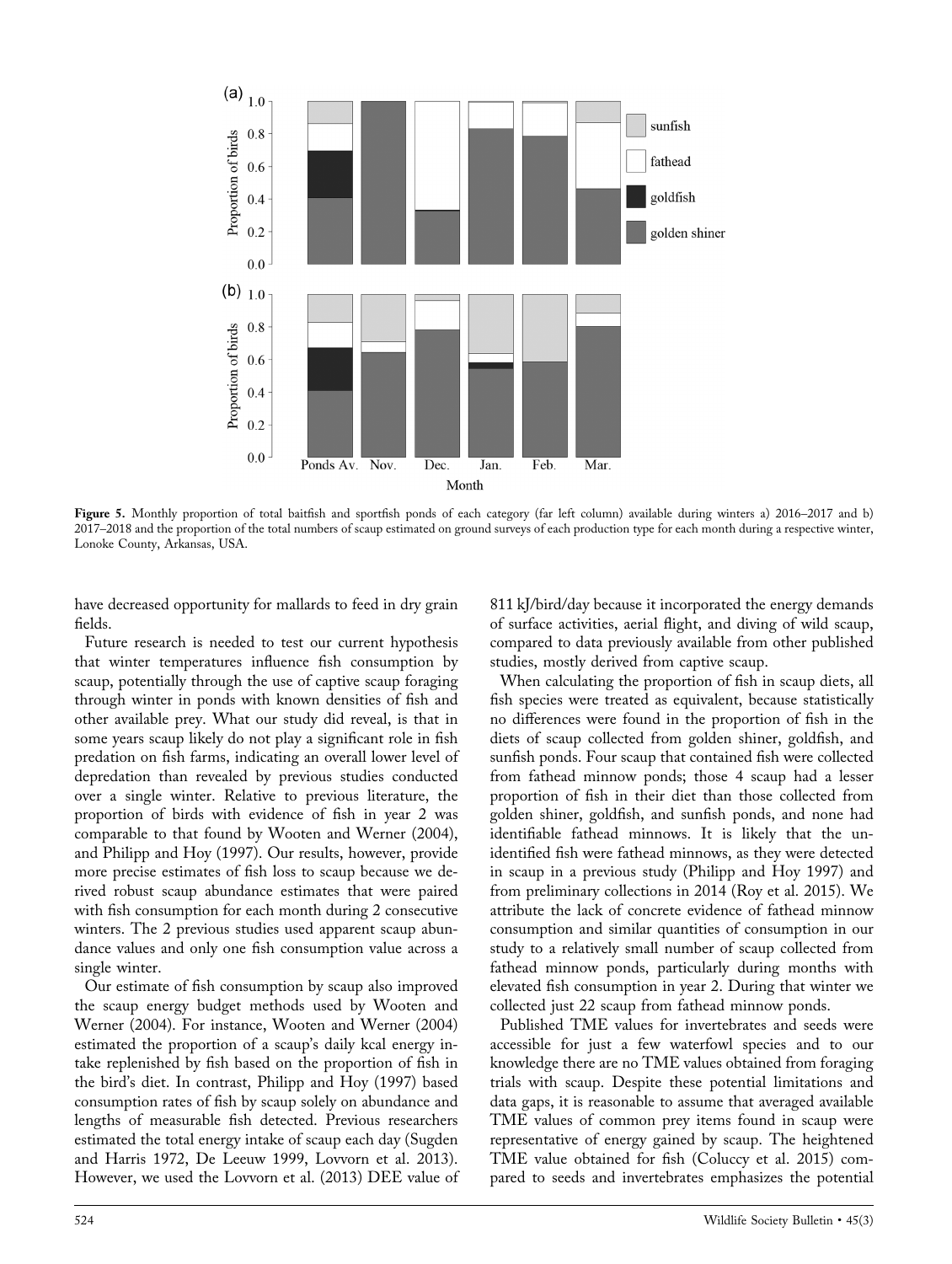

Figure 6. Monthly a) mean  $(\pm SE)$  proportion of scaup collected from baitfish and sportfish ponds in winter 2017–2018 that contained evidence of fish in the gizzard, esophagus, or proventriculus, weighted by the square root of number of scaup collected from each pond. Letters depict Tukey's test results for determining significant differences. and b) aggregate proportion by weight  $(\pm SE)$  of fish in the diet of all scaup containing fish parts above the gizzard and  $\geq$ 5 mg of dried prey items (n = 68) collected from baitfish and sportfish ponds, winter 2017–2018, Lonoke and Prairie counties, Arkansas, USA.

importance of fish in the daily winter diet of scaup using our study farms. The high energetic value of fish may be particularly important given that fish were consumed when environmental conditions were more energetically demanding. However, we recognize the possibility that the large TME value for fish inflated the importance of fish in scaup diets. If we ignored the differences in TME values between prey types and assumed seeds and invertebrates to be equally as important as fish, there would be a substantial decrease in fish loss from our reported estimates. For example, in year 2 there would have been a 21%, or 12,560 kg, decrease in the estimated amount of fish loss caused by scaup in the study area. Given the potentially variable and uncertain estimates of TME of some foods, research is needed to produce TME values for various prey types, including fish, specific to scaup foraging dynamics. Additional research on TME values specific to scaup prey would yield a more precise estimate of fish consumption by scaup. Updated prey TME values may help reveal the importance of fish in scaup diets,

Table 3. Lengths, weights, and quantities of golden shiners (Notemigonus crysoleucas), goldfish (Carassius auratus), and sunfish (Lepomis spp.) consumed by scaup collected from aquaculture ponds, Lonoke and Prairie Counties in Arkansas, USA, winter 2017–2018.

|       |      | Sunfish                 |
|-------|------|-------------------------|
| 283.0 | 18.0 | 38.0                    |
| 44.4  | 39.5 | 48.3                    |
| 90.3  | 65.0 | 59.2                    |
| 0.9   | 1.1  | 1.4                     |
| 7.2   | 4.7  | 2.6                     |
| 20.7  | 4.8  | 5.1                     |
| 112.0 | 10.0 | 13.0                    |
|       |      | Golden shiners Goldfish |

<sup>a</sup> Total length (mm) and weights (g) were obtained for all fish when possible, but for degraded fish, standard length or anal fin length were collected and converted to total length and weights using regressions we created from fish sampled from farms or from Anderson and Neumann (1996), Stone et al. (2003), and N. Stone and R. T. Lochmann,

<sup>b</sup> Number of fish above the gizzard only includes fish identifiable to species and did not include additional fish parts.

particularly when abundance or availability of other prey types (e.g., chironomids) may be limiting.

Similar to previous research, (Hoppe et al. 1986, Afton et al. 1991), our study confirmed that chironomids are important prey for scaup. Chironomids are relatively lipid dense (Krapu and Swanson 1975, Habashy 2005, Fard et al. 2014), and these fat‐rich nutrients are important for birds during spring migration and egg laying (Ryder 1970, Afton and Ankney 1991, Anteau and Afton 2008), although lipid reserves in Insecta do not peak until summer (Gardner et al. 1985, Meier et al. 2000). In contrast to some insects, fish may accumulate lipid reserves during fall as a mechanism to sustain them through winter (Booth and Keast 1986, Dal Bosco et al. 2012) potentially providing greater lipid concentrations than insects into late winter (Delahunty and De Vlaming 1980). The common fish species consumed by scaup in our study represent a comparable lipid concentration to that of chironomids (Lochmann et al. 2011, Lochmann et al. 2014, Dinken 2018). Ultimately, the relatively high energy concentration in fish may provide staple forage in two ways: 1) by allowing scaup to shift foraging strategies and elevate fish consumption in colder winters, or colder periods within a winter, and 2) by providing a nutrient staple during periods of low chironomid or other food abundance or availability.

In addition to potential nutrient tradeoffs in forage types for scaup, shifting to fish consumption may be induced by behavioral mechanisms. For instance, the fish species in our study ponds will become less mobile during colder temperatures (Guderley and Blier 1988, Bennett 1990), likely improving their capture by depredating birds (Hurst 2007). We recognize that scaup may be targeting larger, energydense fish prey in colder periods because scaup themselves need greater nutrient intake, concomitantly with fish becoming sluggish and more easily caught in colder periods. Although we cannot fully reconcile these nutrition and behavioral mechanisms from this study, it appears that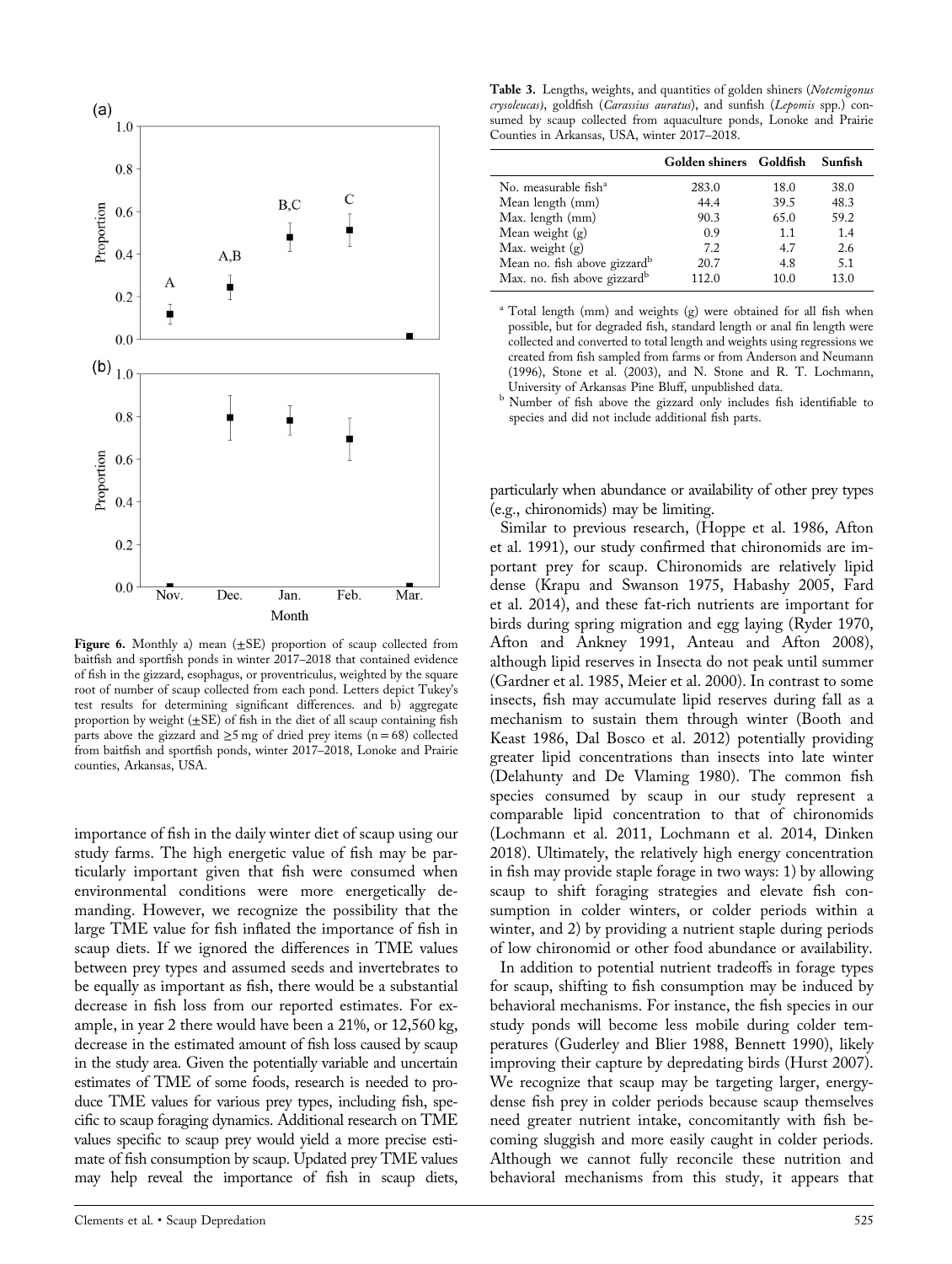${\rm Table}$  4. Estimated scaup-use days (SUDsª), proportion of scaup consuming fish (pSCF<sup>b</sup>), fish consumption (FC°), and total fish loss per month (FL<sup>d</sup>) on 14 baitfish and sportfish farms in Lonoke and Prairie Counties, Arkansas, USA, winter 2017–2018.

| Month | SUBs<br>$(10^3)$ | $\text{SUB}_{s_{Low}}$<br>$^{\prime}10^{3}$ | $\rm{SUBs_{High}}$<br>$(10^3)$ | pSCF(SE)     | FC<br>$(g \; \text{bird}^{-1} \text{day}^{-1})$ | $FC_{Low}$<br>$-1$<br>$(g~\text{bird}^{-1}\text{day})$ | $FC_{High}$<br>$(g \; \text{bird}^{-1} \check{d}ay^{-1})$ | tFL<br>$(10^3 \text{kg})$ | $tFL_{Low}$<br>$(10^3 \text{ kg})$ | $\mathrm{tFL}_{\mathrm{High}}$<br>$(10^3 \text{ kg})$ |
|-------|------------------|---------------------------------------------|--------------------------------|--------------|-------------------------------------------------|--------------------------------------------------------|-----------------------------------------------------------|---------------------------|------------------------------------|-------------------------------------------------------|
| Nov.  | 130              | 52                                          | 227                            | 0.118(0.047) | 1.00                                            | 0.60                                                   | 1.40                                                      | 0.02                      | < 0.01                             | 0.05                                                  |
| Dec.  | 273              | 178                                         | 368                            | 0.244(0.056) | 281.73                                          | 272.00                                                 | 289.66                                                    | 18.73                     | 9.05                               | 31.98                                                 |
| Jan.  | 178              | 83                                          | 273                            | 0.479(0.066) | 275.52                                          | 267.49                                                 | 282.64                                                    | 23.51                     | 9.14                               | 42.14                                                 |
| Feb.  | 131              | 41                                          | 222                            | 0.513(0.076) | 270.59                                          | 258.57                                                 | 280.37                                                    | 18.25                     | 4.68                               | 36.59                                                 |
| Mar.  | 163              | 68                                          | 266                            | 0.014(0.016) | 3.39                                            | 3.39                                                   | 3.39                                                      | 0.01                      | < 0.01                             | 0.03                                                  |
| Total | 875              | 421                                         | 1,356                          |              |                                                 |                                                        |                                                           | 60.51                     | 22.88                              | 110.8                                                 |

<sup>a</sup> Scaup-use days were calculated by integrating the area under the curve of the associated polynomial model. Low and High SUDs were calculated by integrating the area under the curve of a 95% confidence interval around t

The proportion of scaup consuming fish in each month was derived from a mean and SE of the proportion of birds consuming fish within each pond, weighted by the  $\sqrt{n}$  scaup collected from each pond and scaled to the original sample size.<br>Cally fish consumption for each bird was calculated by estimating the proportion of a scaup's daily energy expenditure replenis

converting that value to wet grams of fish. High and low values were calculated based on  $\pm 1$  SE of the aggregate proportion of fish in the scaup diet.<br>Fish loss was estimated by multiplying SUDs, pSCF, and FC. High and pSCF, and FC, respectively. Calculations based on values in the table may not be exact with number rounding.

scaup variably influence fish losses in our study area based on environmental conditions (e.g., winter temperature).

#### MANAGEMENT IMPLICATIONS

Our study suggested that in warmer winters (~9 days of a mean daily temperature below 0°C) or during warm periods of spring migration, scaup are less detrimental to fish in commercial aquaculture ponds. Therefore, producers may conserve money (e.g., employee salaries, fuel and repair for vehicles, and ammunition) during low‐risk periods (warmer winters), making available greater fiscal resources when scaup are a greater threat, such as in colder winters. Also, strategically targeting harassment of scaup may pay dividends relative to scaup behavior. That is, choosing not to harass scaup when they are less of a threat to fish, such as in warmer winters, could help avoid any pre-conditioning of the birds to harassment techniques. Theoretically, harassment would be more effective when it is most needed, such as during periods of increased fish consumption.

Recently, producers were allowed 25 scaup on their annual depredation permits, but this take was only legal outside of Arkansas' regular 60‐day waterfowl hunting season (Micheal Kearby, USDA Wildlife Services, personal communication). Despite the additional costs and burdens hunter access invokes on farmers, every producer that participated in our study allowed some degree of waterfowl hunting on their farms to mitigate the impact of scaup on fish depredation.

Depredation of fish by scaup however, is not restricted to waterfowl hunting season. For instance, approximately 40% of the estimated fish consumption occurred outside of Arkansas' waterfowl hunting season during winter 2017–2018. Annually, about 14 permit holders in Arkansas request a combined total of approximately 350 scaup on depredation permits (Micheal Kearby, USDA Wildlife Services, personal communication), which is equivalent to <1% of the estimated annual scaup harvest by hunters across the Mississippi Flyway (Raftovich et al. 2018, Raftovich et al. 2019). With much of the depredation of fish by scaup occurring at times when hunters cannot be used as a management tool, we recommend continued issuance of depredation permits so that farmers can continue some level of

| Month | <b>SUDs</b><br>$(10^3)$ | $\text{SUB}_{s_{\text{Low}}}$<br>$(10^5)$ | $\text{SUB}_{\text{High}}$<br>$(10^5)$ | pSCF(SE)     | FC<br>$(g \; bird^{-1}day^{-1})$ | $FC_{Low}$<br>$(g~bird^{-1}day^{-1})$ | $FC_{High}$<br>$(g~bird^{-1}\ddot{d}ay^{-1})$ | tFL<br>$(10^3 \text{ kg})$ | $tFL_{Low}$<br>$(10^3$<br>kg) | $\mathrm{tFL}_{\mathrm{High}}$<br>$(10^3 \text{ kg})$ |
|-------|-------------------------|-------------------------------------------|----------------------------------------|--------------|----------------------------------|---------------------------------------|-----------------------------------------------|----------------------------|-------------------------------|-------------------------------------------------------|
| Nov.  | 35                      |                                           | 121                                    |              | NA                               | NA                                    | NA                                            |                            |                               |                                                       |
| Dec.  | 50                      |                                           | 131                                    | 0.082(0.042) | 281.7                            | 272.0                                 | 289.7                                         | 1.17                       | 0.04                          | 4.73                                                  |
| Jan.  | 71                      |                                           | 149                                    |              | NA                               | NA                                    | NA                                            |                            |                               |                                                       |
| Feb.  | 72                      | 10                                        | 143                                    | 0.014(0.014) | 270.6                            | 258.6                                 | 280.4                                         | 0.27                       | < 0.01                        | 1.12                                                  |
| Mar.  | 64                      | 14                                        | 148                                    | 0.013(0.013) | 3.4                              | 3.4                                   | 3.4                                           | < 0.01                     | < 0.01                        | 0.01                                                  |
| Total | 292                     | 33                                        | 692                                    |              |                                  |                                       |                                               | 1.44                       | 0.04                          | 5.86                                                  |

Table 5. Estimated scaup-use days (SUDsª), proportion of scaup consuming fish (pSCF<sup>b</sup>), fish consumption (FC°), and total fish loss per month (FL<sup>d</sup>) on 14 baitfish and sportfish farms in Lonoke and Prairie Counties, Arkansas, USA, winter 2016–2017.

<sup>a</sup> Scaup-use days were calculated by integrating the area under the curve of the associated polynomial model. Low and High SUDs were calculated by

integrating the area under the curve of a 95% confidence interval around the polynomial model.<br><sup>b</sup> The proportion of scaup consuming fish in each month was derived from a mean and SE of the proportion of birds consuming f

weighted by the  $\sqrt{n}$  birds collected from each pond and scaled to the original sample size.<br>Cally fish consumption for each bird was calculated by estimating the proportion of a scaup's daily energy expenditure replenis converting that value to wet grams of fish. High and low values were calculated based on  $\pm 1$  SE of the aggregate proportion of fish in the scaup diet. Values were obtained from winter 2017–2018; fish consumption by sca

<sup>d</sup> Fish loss was estimated by multiplying SUDs, pSCF, and FC. High and low values were calculated by multiplying all 3 high and low values of SUDs, pSCF, and FC, respectively. Calculations based on values in the table may not be exact with number rounding.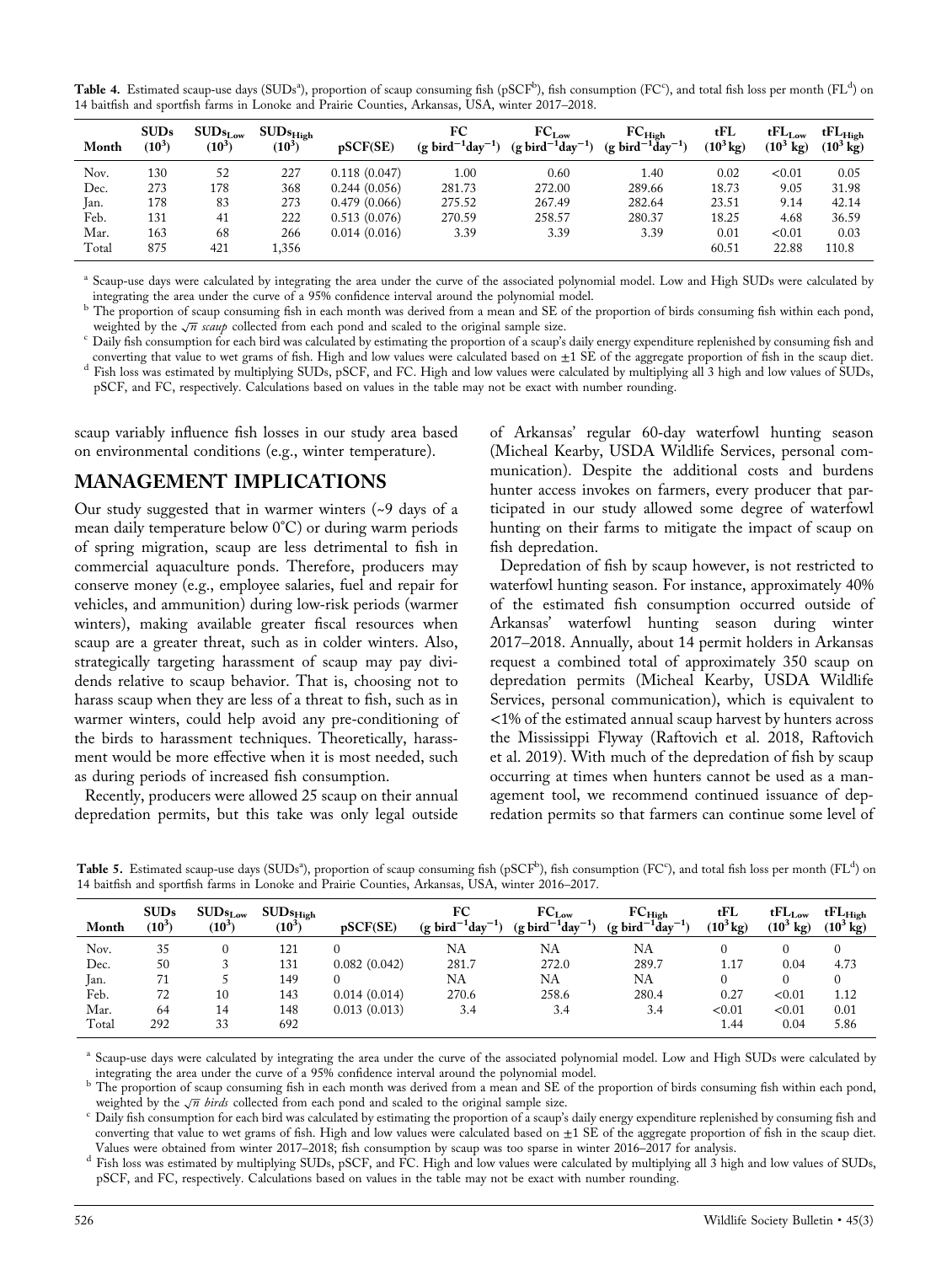Table 6. Proportion of scaup-use days (pSUDs<sup>a</sup>), total fish loss (tFL<sup>a</sup>) and fish loss (FL<sup>c</sup>) per hectare based on the mean pond size (ha) associated with each production type, Lonoke and Prairie Counties, Arkansas, USA, winters 2016–2017 and 2017–2018.

| <b>Fish Species</b> | pSUD  | tFL<br>$(10^3 \,\mathrm{kg})$ | $tFL_{Low}$<br>$(10^3 \text{ kg})$ | $\mathrm{tFL}_{\mathrm{High}}$<br>$(10^3 \text{ kg})$ | Mean Pond<br>Size(SD) | FL<br>(kg/ha) | $FL_{Low}$<br>(kg/ha) | $FL_{High}$<br>(kg/ha) | FL<br>(fish/ha) | $FL_{Low}$<br>(fish/ha) | $FL_{High}$<br>(fish/ha) |
|---------------------|-------|-------------------------------|------------------------------------|-------------------------------------------------------|-----------------------|---------------|-----------------------|------------------------|-----------------|-------------------------|--------------------------|
| 2016-2017           |       |                               |                                    |                                                       |                       |               |                       |                        |                 |                         |                          |
| golden shiner       | 67.3% | 0.59                          | 0.01                               | 2.43                                                  | 5.93(4.09)            | 0.29          | < 0.01                | 1.18                   | 320             | $<$ 10                  | 1,290                    |
| fathead minnow      | 29.3% | 0.84                          | 0.02                               | 3.39                                                  | 3.08(2.12)            | 1.90          | 0.06                  | 7.70                   | 2,080           | 60                      | 8,440                    |
| goldfish            | 0.1%  | < 0.01                        | < 0.01                             | 0.03                                                  | 1.20(1.05)            | 0.03          | < 0.01                | 0.12                   | 30              | $<$ 10                  | 110                      |
| sunfish             | 3.2%  | < 0.01                        | < 0.01                             | 0.01                                                  | 5.40(4.32)            | < 0.01        | < 0.01                | 0.02                   | $<$ 10          | $<$ 10                  | 10                       |
| 2017-2018           |       |                               |                                    |                                                       |                       |               |                       |                        |                 |                         |                          |
| golden shiner       | 68.7% | 38.13                         | 14.79                              | 69.40                                                 | 6.50(4.13)            | 16.22         | 6.29                  | 29.52                  | 17,800          | 6,890                   | 32,300                   |
| fathead minnow      | 9.3%  | 4.67                          | 2.14                               | 8.09                                                  | 3.11(2.09)            | 10.73         | 4.91                  | 18.59                  | 11,800          | 5,380                   | 20,400                   |
| goldfish            | 0.8%  | 0.88                          | 0.30                               | 1.58                                                  | 1.35(1.23)            | 2.81          | 1.09                  | 5.03                   | 2,570           | 900                     | 4,590                    |
| sunfish             | 21.3% | 16.83                         | 5.61                               | 31.73                                                 | 4.30(3.63)            | 25.76         | 8.59                  | 48.56                  | 18,000          | 6,000                   | 33,000                   |

<sup>a</sup> Proportion of total estimated SUDs associated with the respective production type.

b Total fish loss was estimated by multiplying SUDs associated with the respective fish species, proportion of scaup consuming fish (pSCF), and daily fish consumption (FC). High and low values were calculated by multiplyin

Standardized fish losses were calculated by dividing the total loss by the total area in production for each fish species to obtain kg/ha consumed and then converted to fish/ha loss based one sizes of fish found in collected scaup.

lethal harassment outside of the waterfowl hunting seasons. The lethal harvest of persistent birds, combined with nonlethal harassment, is the most effective way to control scaup use of ponds (Philipp and Hoy 1997).

#### ACKNOWLEDGMENTS

Funding was provided by the Southern Regional Aquaculture Center through Grant number 2016‐38500‐25752 from the U.S. Department of Agriculture National Institute of Food and Agriculture. We are thankful for the USDA/APHIS/WS National Wildlife Research Center‐Mississippi Field Station for providing staff, vehicles, and a host of other supplies that made the completion of this study possible and the UDSA/ APHIS Wildlife Services in Arkansas for their assistance in bird collections and facilitating contact with producers. We thank the Forest and Wildlife Research Center (FWRC), Mississippi State University, for support. We thank M. Colvin and K. Evans for revisions on a previous draft, and E. Rigby (Associate Editor), A. Knipps (Editorial Assistant), and 2 anonymous reviewers for their critical reviews, which improved the manuscript. We especially thank the baitfish and sportfish producers of Arkansas that allowed us access to their facilities and generously provided us with the information needed to complete the analysis. The findings and conclusions in this publication are those of the authors and should not be construed to represent any official USDA or U.S. Government determination or policy.

## LITERATURE CITED

- Afton, A. D., and C. D. Ankney. 1991. Nutrient‐reserve dynamics of breeding Lesser Scaup: A test of competing hypotheses. Condor 93:89–97.
- Afton, A. D., R. H. Hier, and S. L. Paulus. 1991. Lesser Scaup diets during migration and winter in the Mississippi flyway. Canadian Journal of Zoology 69:328–333.
- Anderson, R. O., and R. M. Neumann. 1996. Length, weight, and associated structural indices. Pages 447–482 in B. R. Murphy and D. W. Willis, editors. Fisheries techniques, Second edition. American Fisheries Society, Bethesda, Maryland, USA.
- Anteau, M. J., and A. D. Afton. 2008. Diets of lesser scaup during spring migration throughout the upper‐Midwest are consistent with the spring condition hypothesis. Waterbirds 31:97–106.
- Anteau, M. J., J. DeVink, D. N. Koons, J. E. Austin, C. M. Custer, and A. D. Afton 2020. Lesser Scaup (Aythya affinis), version 1 in Birds of the World, A. F. Poole, editor. Cornell Lab of Ornithology, Ithaca, NY, USA.
- Badzinski, S. S., and S. A. Petrie. 2006. Diets of lesser and greater scaup during autumn and spring on the lower great lakes. Wildlife Society Bulletin 34:664–674.
- Baldassarre, G. A. 2014. Ducks, geese, and swans of North America. Johns Hopkins University Press, Baltimore, Maryland, USA.
- Ballard, B. M., J. E. Thompson, M. J. Petrie, M. Checkett, and D. G. Hewitt. 2004. Diet and nutrition of Northern Pintails wintering along the southern coast of Texas. Journal of Wildlife Management 68:371–382.
- Bartonek, J. C., and J. J. Hickey. 1969. Food habits of canvasbacks, redheads, and lesser scaup in Manitoba. The Condor 71:280–290.
- Bennett, A. F. 1990. Thermal dependence of locomotor capacity. American Journal of Physiology 259:R253–R258.
- Booth, D. J., and J. A. Keast. 1986. Growth energy partitioning by juvenile bluegill sunfish, Lepomis macrochirus Rafinesque. Journal of Fish Biology 28:37–45.
- Brasher, M. G., J. D. Steckel, and R. J. Gates. 2007. Energetic carrying capacity of actively and passively managed wetlands for migrating ducks in Ohio. Journal of Wildlife Management 71:2532–2541.
- Callicutt, J. T., H. M. Hagy, and M. L. Schummer. 2011. The food preference paradigm: a review of autumn‐winter food use by North American dabbling ducks (1900–2009). Journal of Fish and Wildlife Management 2:29–40.
- Checkett, J. M., R. D. Drobney, M. J. Petrie, and D. A. Graber. 2002. True metabolizable energy of moist‐soil seeds. Wildlife Society Bulletin 30:1113–1119.
- Clements, S. A., B. S. Dorr, J. B. Davis, L. A. Roy, C. R. Engle, K. C. Hanson‐Dorr, and A. M. Kelly. 2020. Diets of scaup occupying baitfish and sportfish farms in eastern Arkansas. Food Webs 23:e00141.
- Coluccy, J. M., M. V. Castelli, P. M. Castelli, J. W. Simpson, S. R. McWilliams, and L. Armstrong. 2015. True metabolizable energy of American Black Duck foods. Journal of Wildlife Management 79:344–348.
- Dal Bosco, A., C. Mugnai, E. Mourvaki, and C. Castellini. 2012. Seasonal changes in the fillet fatty acid profile and nutritional characteristics of wild Trasimeno Lake goldfish (Carassius auratus L.). Food Chemistry 132:830–834.
- Delahunty, G., and V. L. De Vlaming. 1980. Seasonal relationships of ovary weight, liver weight and fat stores with body weight in the goldfish, Carassius auratus (L.). Journal of Fish Biology 16:5–13.
- De Leeuw, J. J. 1999. Food intake rates and habitat segregation of Tufted Duck Aythya fuligula and Scaup Aythya marila exploiting Zebra Mussels Dreissena polymorpha. Ardea 87:15–31.
- Dinken, C. P. 2018. The effects of diet, population, and water temperature on the stress response of angled Largemouth Bass Micropterus salmoides. M.Sc. thesis, Mississippi State University, Mississippi State, USA.
- Dirschl, H. J. 1969. Foods of lesser scaup and blue-winged teal in the Saskatchewan River delta. Journal of Wildlife Management 33:77–87.